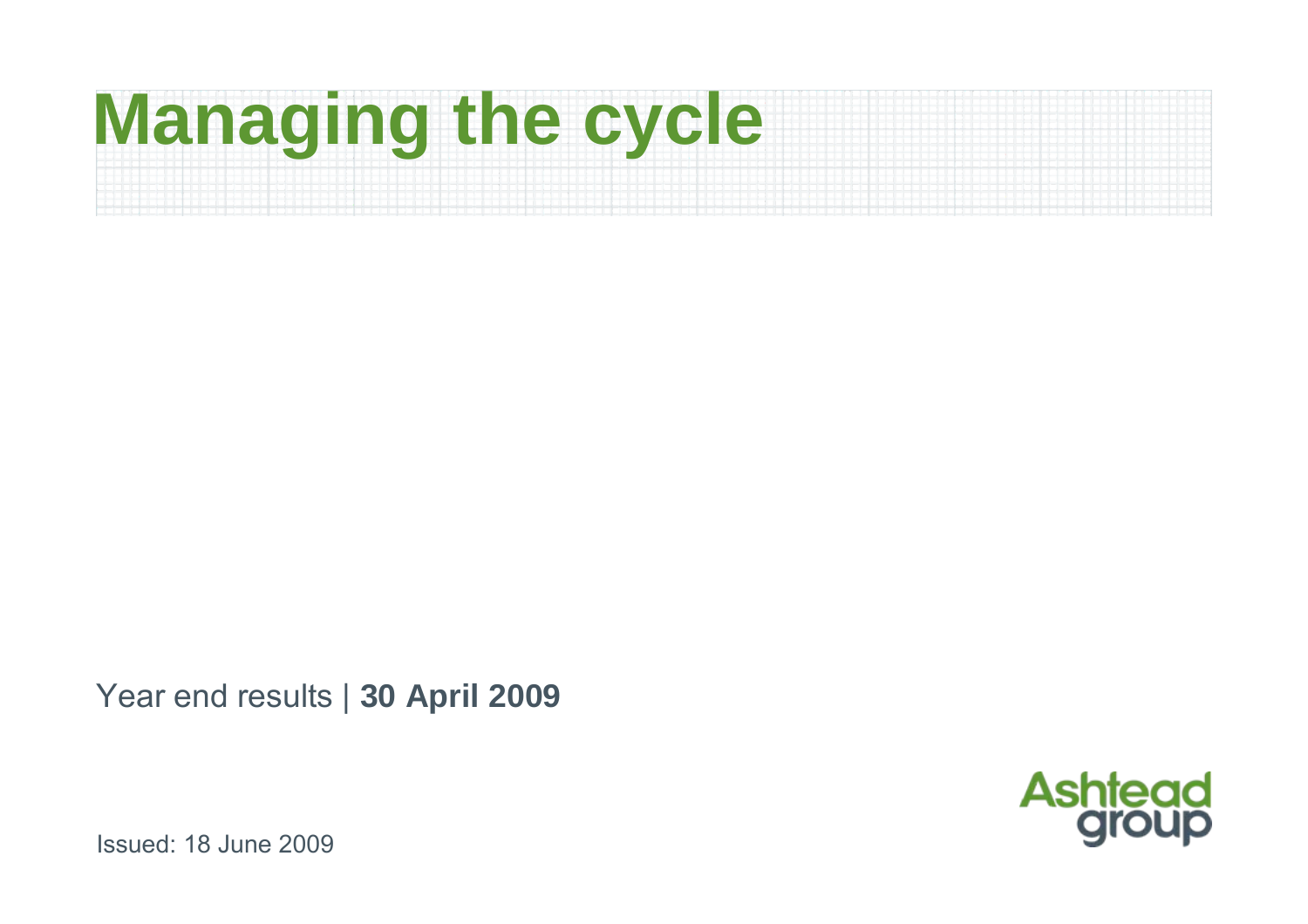# **Legal notice**

This presentation has been prepared to update equity analysts on the Group's performance and does not constitute an offer of securities or otherwise constitute an invitation or inducement to any person to underwrite, subscribe for or otherwise acquire securities in Ashtead Group plc or any of its subsidiary companies.

The presentation contains forward looking statements which are necessarily subject to risks and uncertainties because they relate to future events. Some of the factors which may adversely impact some of these forward looking statements are discussed in the Group's audited results for the year ended 30 April 2009 under "Principal risks and uncertainties".

The presentation contains supplemental non-GAAP financial and operating information which the Group believes provides valuable insight into the performance of the business. Whilst this information is considered as important, it should be viewed as supplemental to the Group's financial results prepared in accordance with International Financial Reporting Standards and not as a substitute for them.

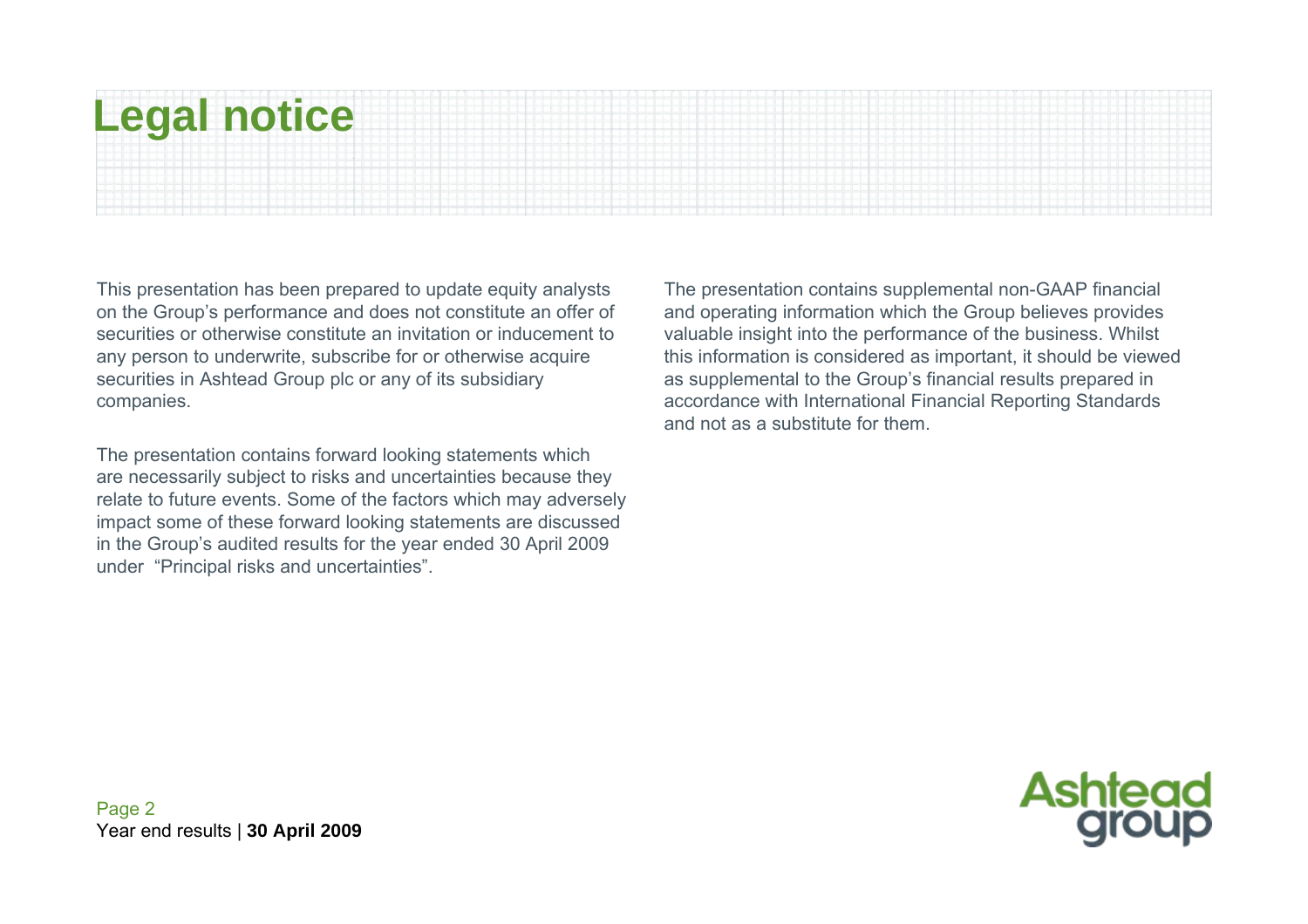Robust performance with underlying pre-tax profit of £87m despite difficult market conditions

- Q3 & Q4 impacted by volume and rate reductions
- Prompt action on cost reduction with operating savings of at least £100m generated for 2009/10
- Fleet downsized by 10% and, as an early mover, have benefited from relatively better second hand prices
- £246m of net cash generation with £157m from operations and £89m from the timely disposal of Ashtead Technology
- Debt package remains covenant free with \$550m of availability at 30 April 2009
- Net debt reduced to £1,036m (2008: £1,268m at constant exchange rates)
	- Net debt to EBITDA at 2.6x well within our 2-3 times target range. Debt structure demonstrated to be appropriate for the business through the cycle
	- Final dividend of 1.675p per share (2008 1.675p), making 2.575p for the year (2008: 2.5p)



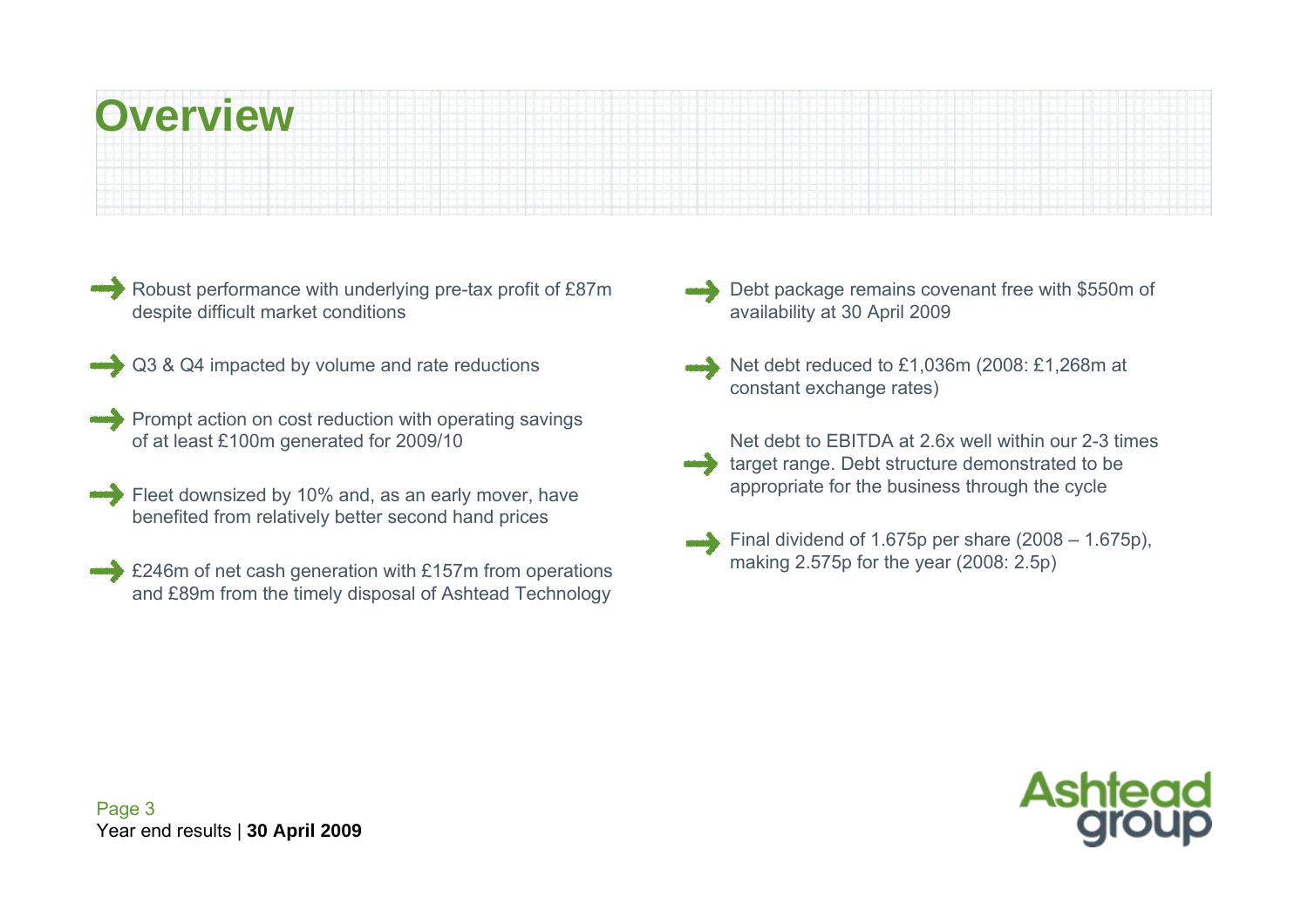



Page 4 Year end results | **30 April 2009**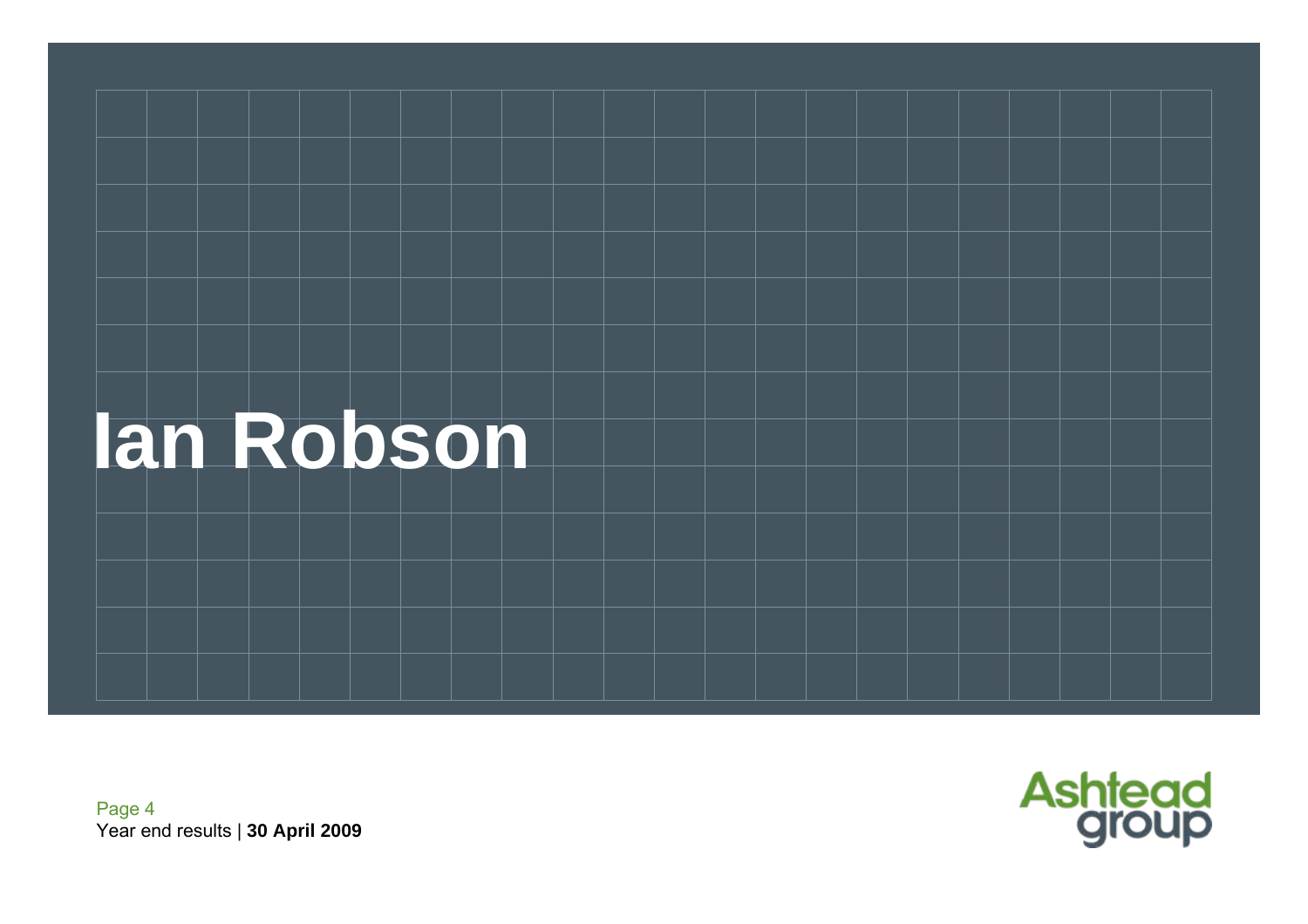# **Exchange rates Significant impact from the stronger dollar**

|                                                                      | 2009         |              | 2008 Change |
|----------------------------------------------------------------------|--------------|--------------|-------------|
| <b>Average (income statement)</b><br>- Fourth quarter<br>- Full year | 1.44<br>1.68 | 1.98<br>2 01 | 27%<br>16%  |

| <b>Closing (balance sheet &amp; debt)</b> |           |     |
|-------------------------------------------|-----------|-----|
| - 30 April                                | 1.48 1.98 | 25% |

- •Stronger dollar increases earnings, asset values and the sterling value of our debt
- •Constant currency disclosures included in the results release
- • If constant (16 June) exchange rates of \$1.64 continued for the remainder of the 2009/10 fiscal year, translation effects on 2009/10 profits would be insignificant but asset values and debt would each reduce by around £100m

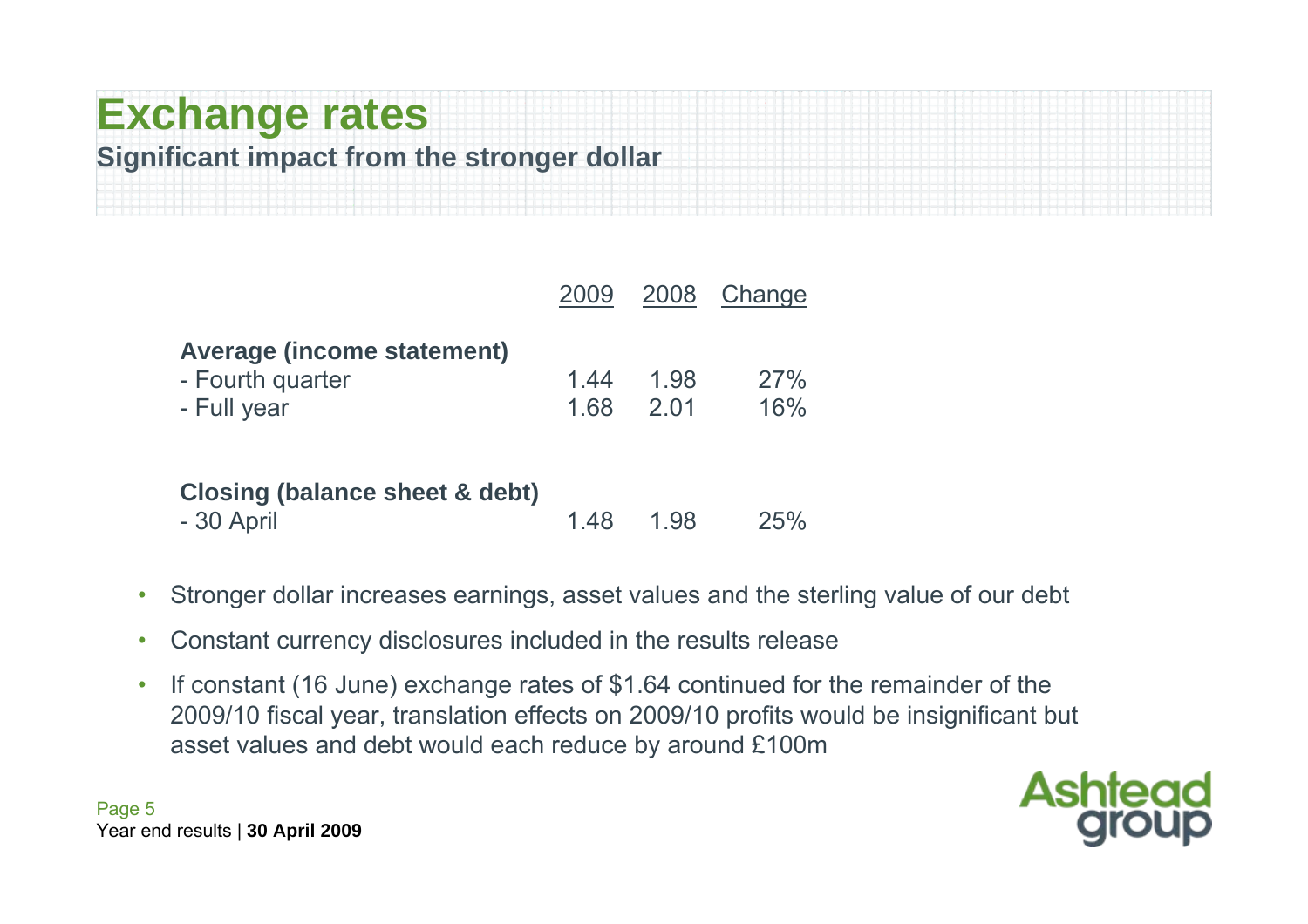# **Results summary**

#### **Robust performance despite difficult markets in H2**

|                             | Q4               |                | Actual        | Constant      | Full year |            | <b>Actual</b> | Constant      |
|-----------------------------|------------------|----------------|---------------|---------------|-----------|------------|---------------|---------------|
|                             | 2009             | 2008           | rates         | rates         | 2009      | 2008       | rates         | rates         |
|                             | £m               | Em             | $\frac{0}{0}$ | $\frac{0}{0}$ | £m        | £m         | $\frac{0}{0}$ | $\frac{0}{0}$ |
| Revenue                     |                  |                |               |               |           |            |               |               |
| - rental                    | 219              | 220            | $-1\%$        | $-24%$        | 974       | 917        | $+6%$         | $-8%$         |
| - total                     | 232              | 245            | $-5%$         | $-28%$        | 1,073     | 1,048      | $+2%$         | $-11%$        |
| <b>Operating costs</b>      | (164)            | (161)          | $+2%$         | $-21%$        | (717)     | (684)      | $+5%$         | $-9%$         |
| <b>Underlying EBITDA</b>    | 68               | 84             | $-19%$        | $-40%$        | 356       | 364        | $-2%$         | $-16%$        |
| Depreciation                | (52)             | (45)           | $+16%$        | $-7%$         | (201)     | (177)      | $+14%$        | $-1\%$        |
| Underlying operating profit | $\underline{16}$ | $\frac{39}{2}$ | $-59%$        | $-76%$        | 155       | <u>187</u> | $-17%$        | $-30\%$       |
| <b>Margins</b>              |                  |                |               |               |           |            |               |               |
| $-EBITDA$                   | 29.3%            | 34.2%          |               |               | 33.2%     | 34.7%      |               |               |
| - Operating profit          | 7.0%             | 16.1%          |               |               | 14.4%     | 17.9%      |               |               |

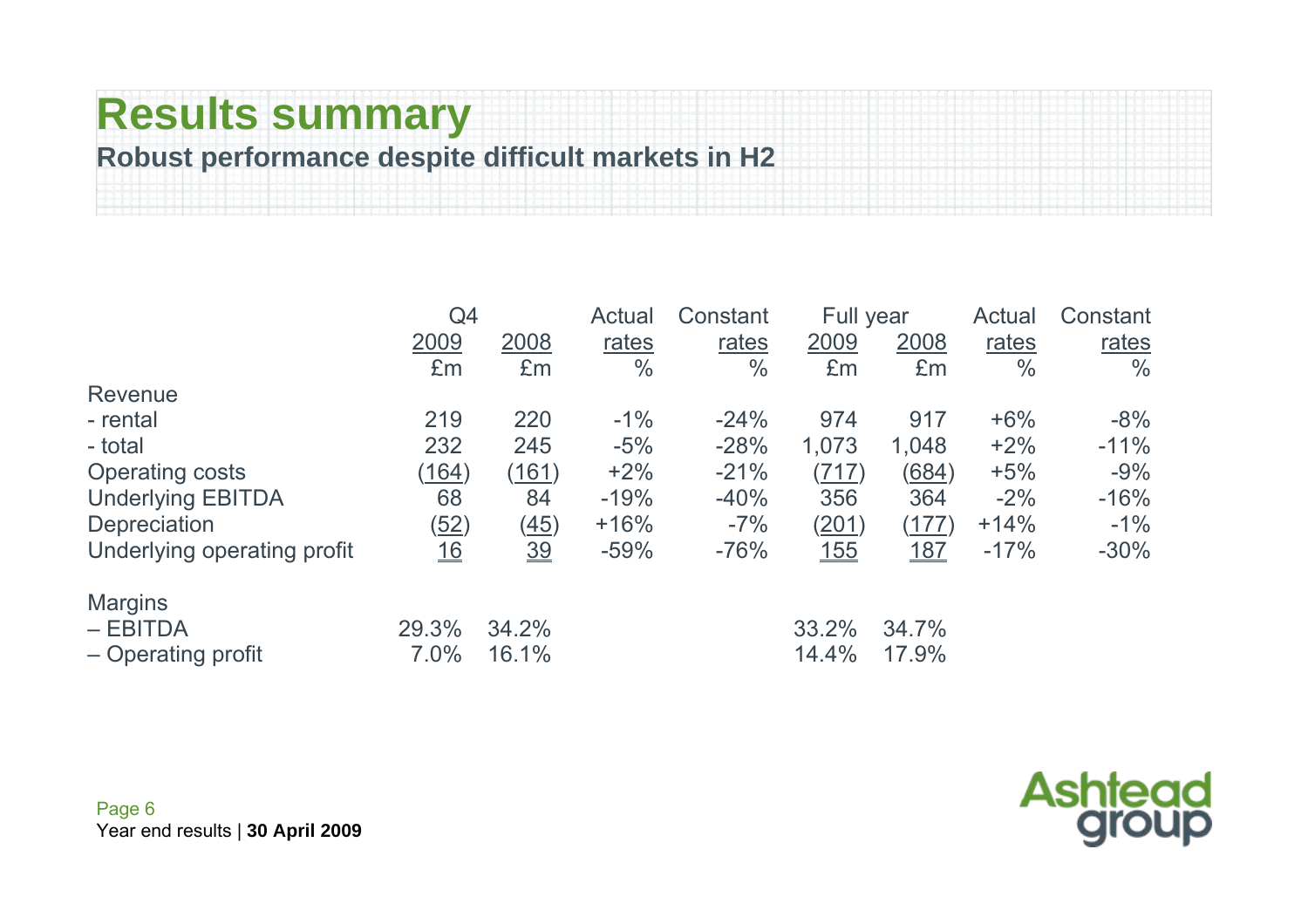### **Earnings per share Lower interest and share buybacks enhance earnings**

|                                                                               |                   |                                   | Growth                     |                            |
|-------------------------------------------------------------------------------|-------------------|-----------------------------------|----------------------------|----------------------------|
|                                                                               |                   |                                   | Actual                     | Constant                   |
|                                                                               | 2009              | 2008                              | rates                      | rates                      |
|                                                                               | £m                | £m                                | $\frac{0}{0}$              | $\frac{0}{0}$              |
| Underlying operating profit<br>Interest (net)<br>Underlying profit before tax | 155<br>(68)<br>87 | 187<br><u>(75)</u><br><u> 112</u> | $-17%$<br>$-10%$<br>$-22%$ | $-30%$<br>$-29%$<br>$-29%$ |
| Effective tax rate<br>Weighted average number of shares                       | 34%<br><u>504</u> | 35%<br><u>547</u>                 | $-8%$                      | $-8%$                      |
| Underlying earnings per share                                                 | <u> 1.9p</u>      | <u> 14.8p</u>                     | $-20%$                     | $-26%$                     |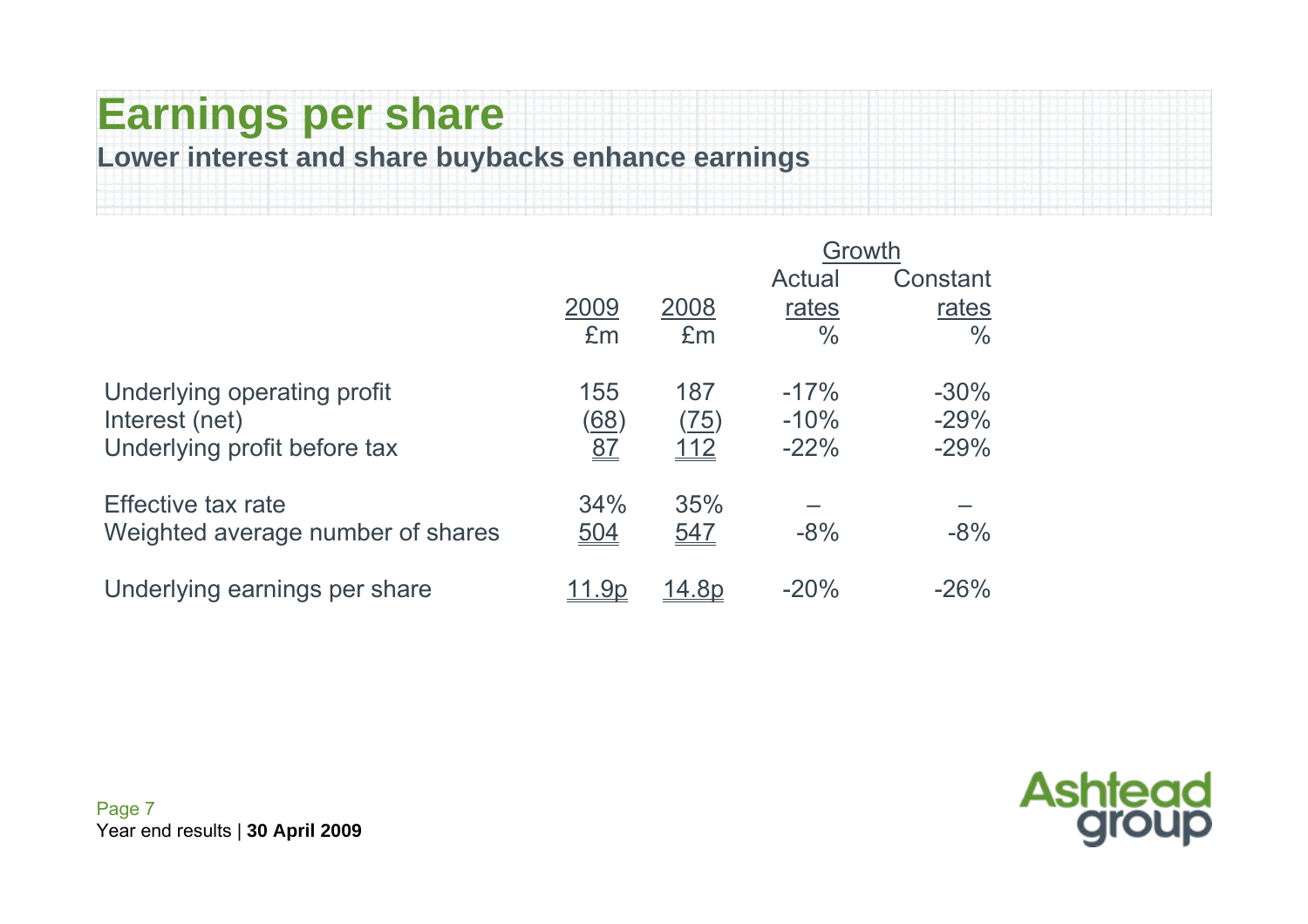# **Right sizing programme**

#### **£100m reduction in ongoing operating costs delivered**

- • The predominantly non-cash exceptional charge of £83m has delivered an approx. £100m reduction in the operating cost base including:
	- − 100 stores closed or merged
	- − c10% reduction in fleet size
	- − c15% reduction in headcount
- $\bullet$  The exceptional charge comprises:
	- − asset impairments (fleet, premises & inventory) £48m
	- − provision for empty property costs £28m
	- − redundancy and other cash costs £7m
- • Including the proceeds from used fleet disposals, the programme generated net cash of around £40m in 2008/9

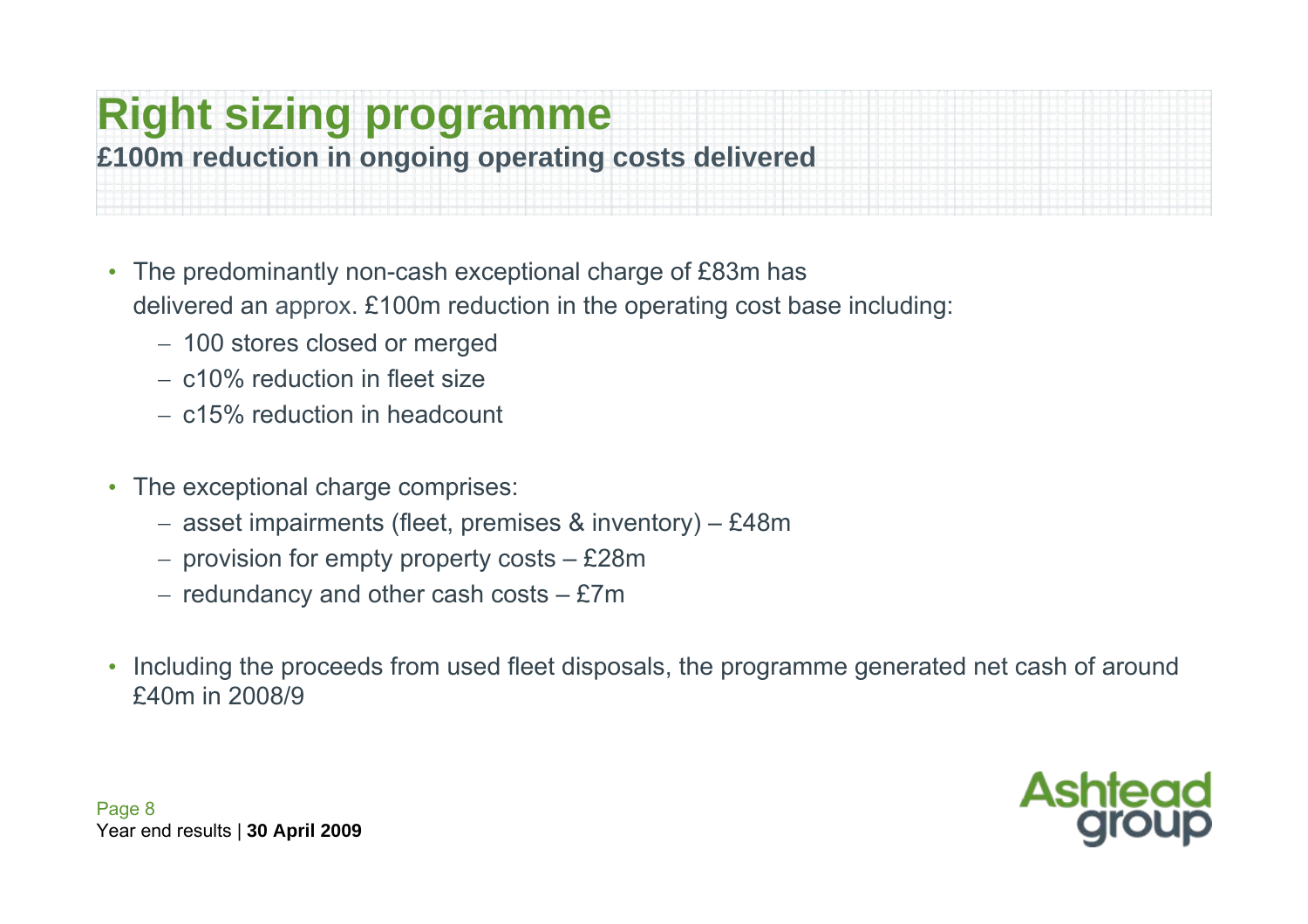## **Cash generation**

#### **£157m from operations and £89m from Technology sale**

|                                                                                                                                          | 2009<br>£m                   | 2008<br>Em                  |        |
|------------------------------------------------------------------------------------------------------------------------------------------|------------------------------|-----------------------------|--------|
| <b>EBITDA before exceptional items</b>                                                                                                   | 359                          | 380                         | $-6\%$ |
| Cash inflow from operations before fleet changes and exceptionals<br>Capital expenditure<br>Rental equipment and other disposal proceeds | 374<br>(236)<br>92<br>(144)  | 356<br>(351)<br>93<br>(258) | $+5%$  |
| Interest and tax                                                                                                                         | (64)                         | (83)                        |        |
| <b>Exceptional costs</b>                                                                                                                 | $\left(\underline{9}\right)$ | <u>(10)</u>                 |        |
| <b>Free cash flow</b>                                                                                                                    | 157                          | 5                           |        |
| <b>Business disposals</b>                                                                                                                | <u>89</u>                    | <u>(6)</u>                  |        |
| <b>Total cash generated/(absorbed)</b>                                                                                                   | 246                          | (1)                         |        |
| Dividends paid                                                                                                                           | (13)                         | (10)                        |        |
| Purchase of own shares                                                                                                                   | <u>(16)</u>                  | <u>(24)</u>                 |        |
| Reduction/(increase) in net debt                                                                                                         | <u> 217</u>                  | <u>(35)</u>                 |        |

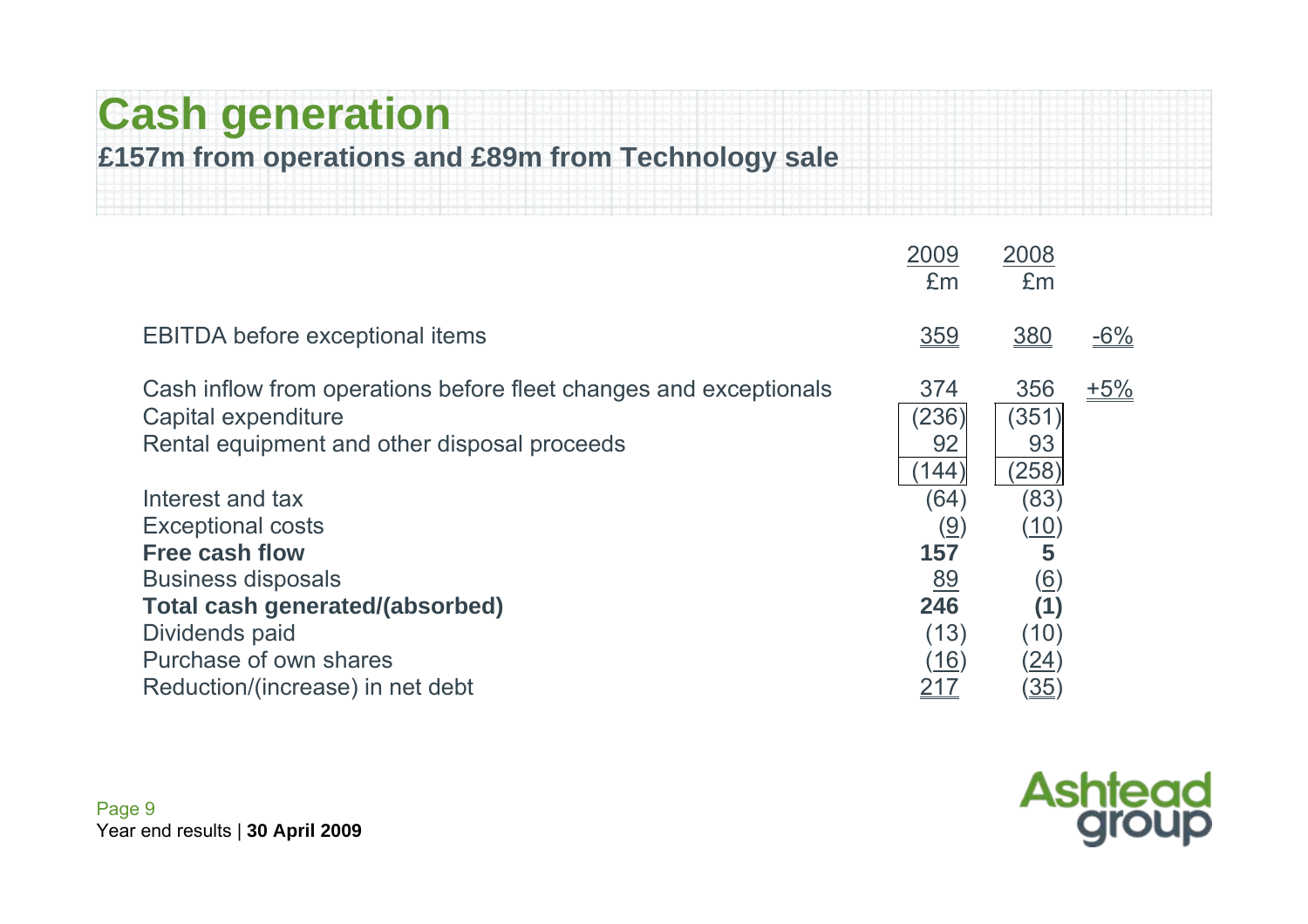# **Debt leverage**

#### **Well within our 2-3 net debt to EBITDA target range**

|                                                                                                                                                                     | 2009<br>£m                                                     | 2008<br>£m                                        |                                                                                 |            |
|---------------------------------------------------------------------------------------------------------------------------------------------------------------------|----------------------------------------------------------------|---------------------------------------------------|---------------------------------------------------------------------------------|------------|
| Net debt at 30 April<br><b>Translation impact</b><br>Opening debt at closing exchange rates<br>Change from cash flows<br>Non-cash movements<br>Net debt at 30 April | 963<br><u>285</u><br>1,248<br>(217)<br>$\overline{5}$<br>1,036 | 916<br><u> 10</u><br>926<br>35<br>$\frac{2}{963}$ |                                                                                 |            |
| Comprising:<br>First lien senior secured bank debt<br>Second lien secured notes<br>Finance lease obligations<br>Cash in hand                                        | 501<br>529<br>8<br>$\left( 2\right)$<br>1,036                  | 556<br>394<br>15<br>(2)<br>963                    | Interest rate<br><b>Floating rate</b><br><b>Fixed rate</b><br><b>Fixed rate</b> | 48%<br>52% |
| Net debt to EBITDA                                                                                                                                                  | 2.6 times                                                      | 2.5 times                                         |                                                                                 |            |

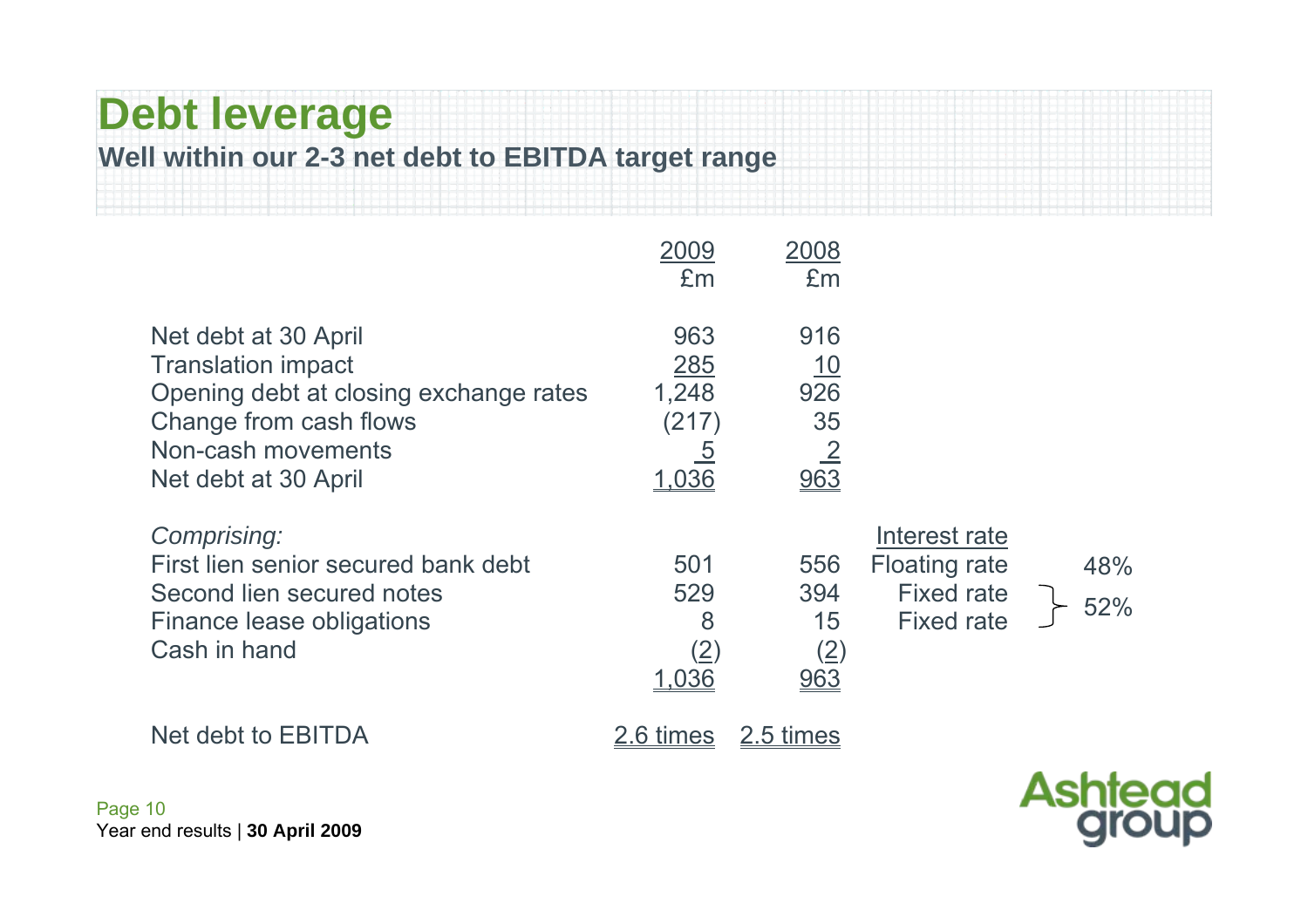



- Net debt at 30 April of £1,036m reflecting £246m of cash generation in the past year
- Underlying (constant rates) net debt to EBITDA leverage at 30 April of 2.6 times



Page 11 Year end results | **30 April 2009**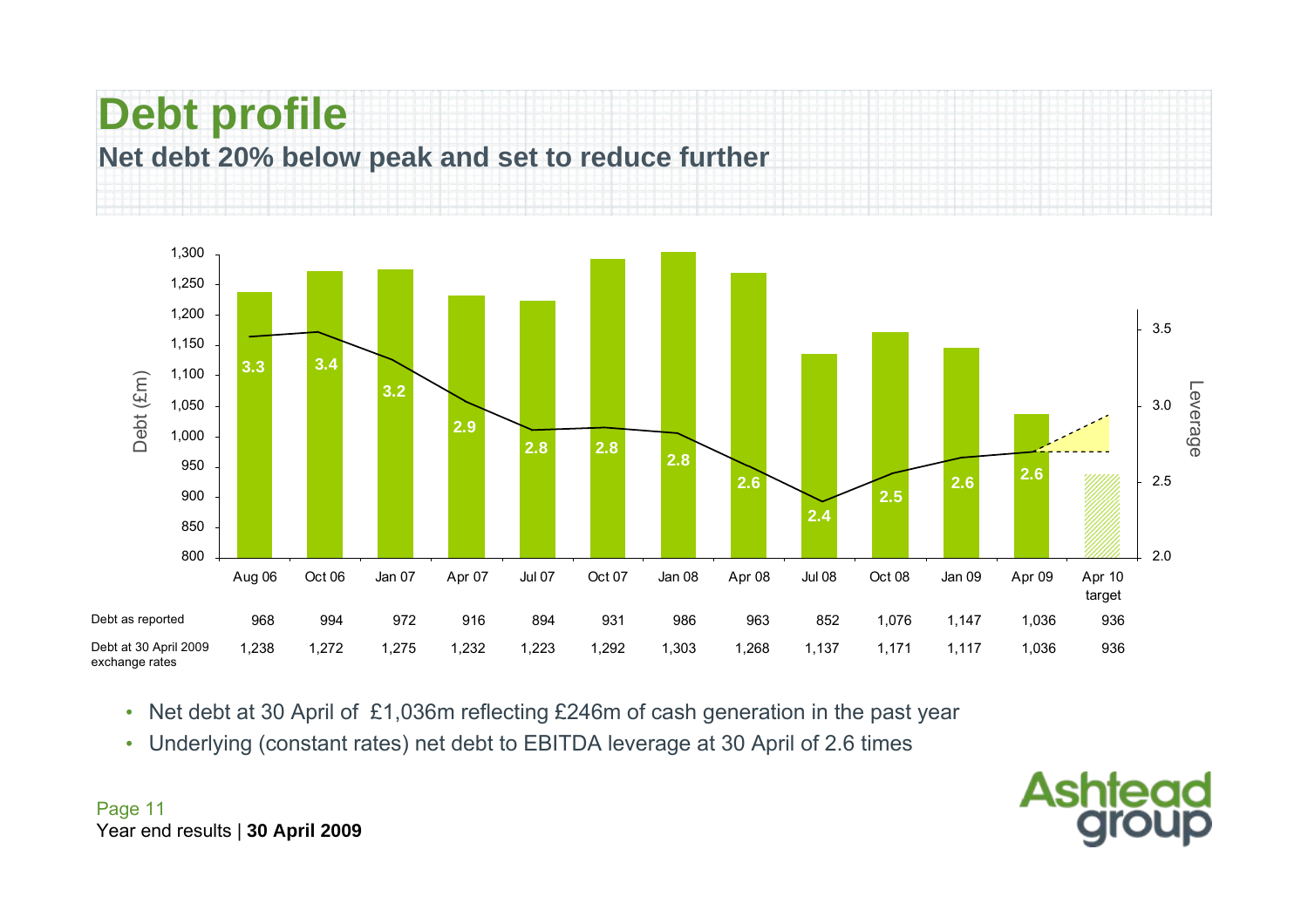# **Debt maturity**

#### **Stable capital structure with lengthy maturities**



- First significant maturity is the asset based senior bank facility in August 2011
- Around £400m will be drawn under that facility in April 2010
- A successful refinancing therefore only requires a facility size around half the current \$1.75bn



Page 12 Year end results | **30 April 2009**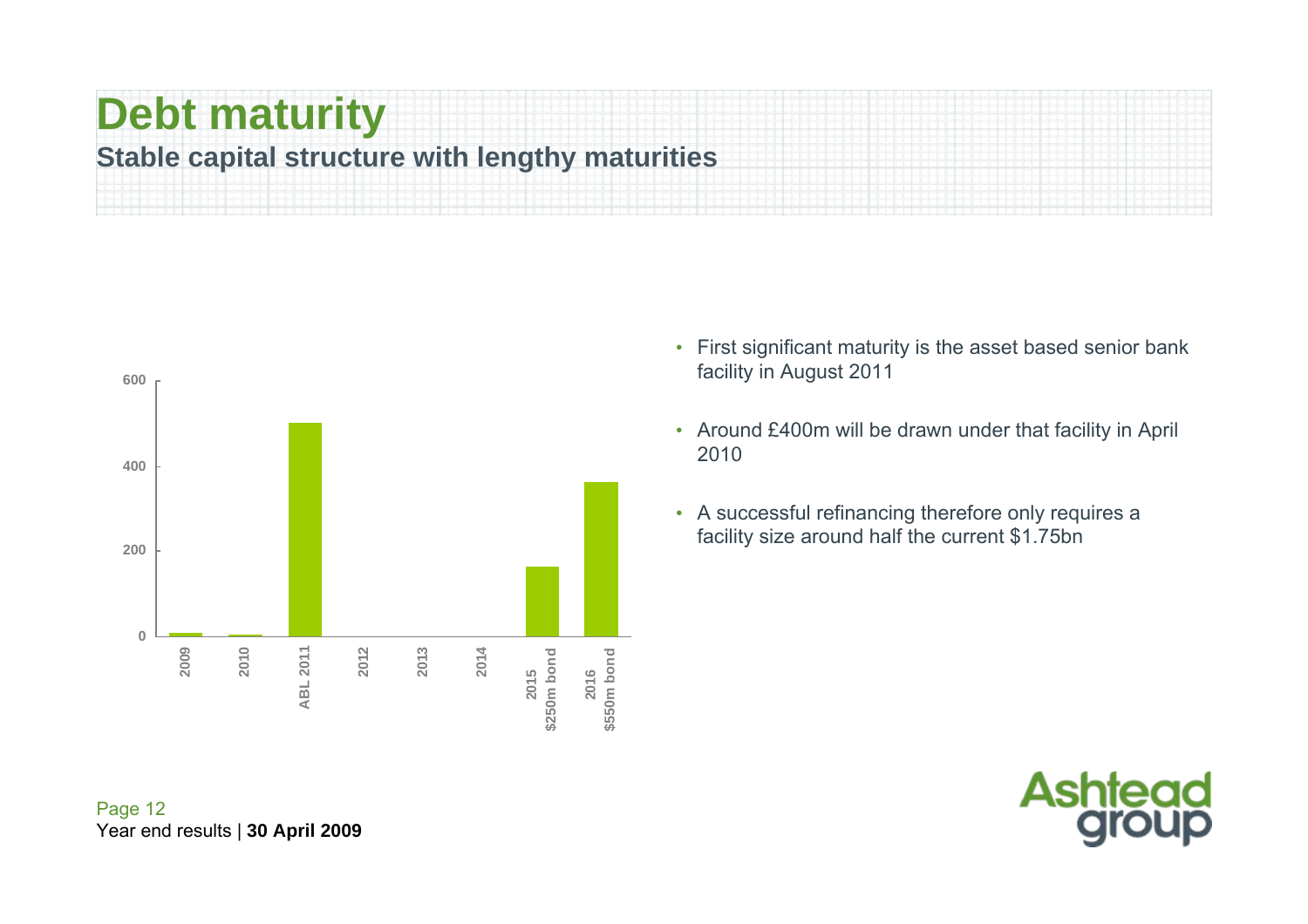# **ABL availability**

**Our debt structure is secure under all likely scenarios for used equipment values**



**Ashtead**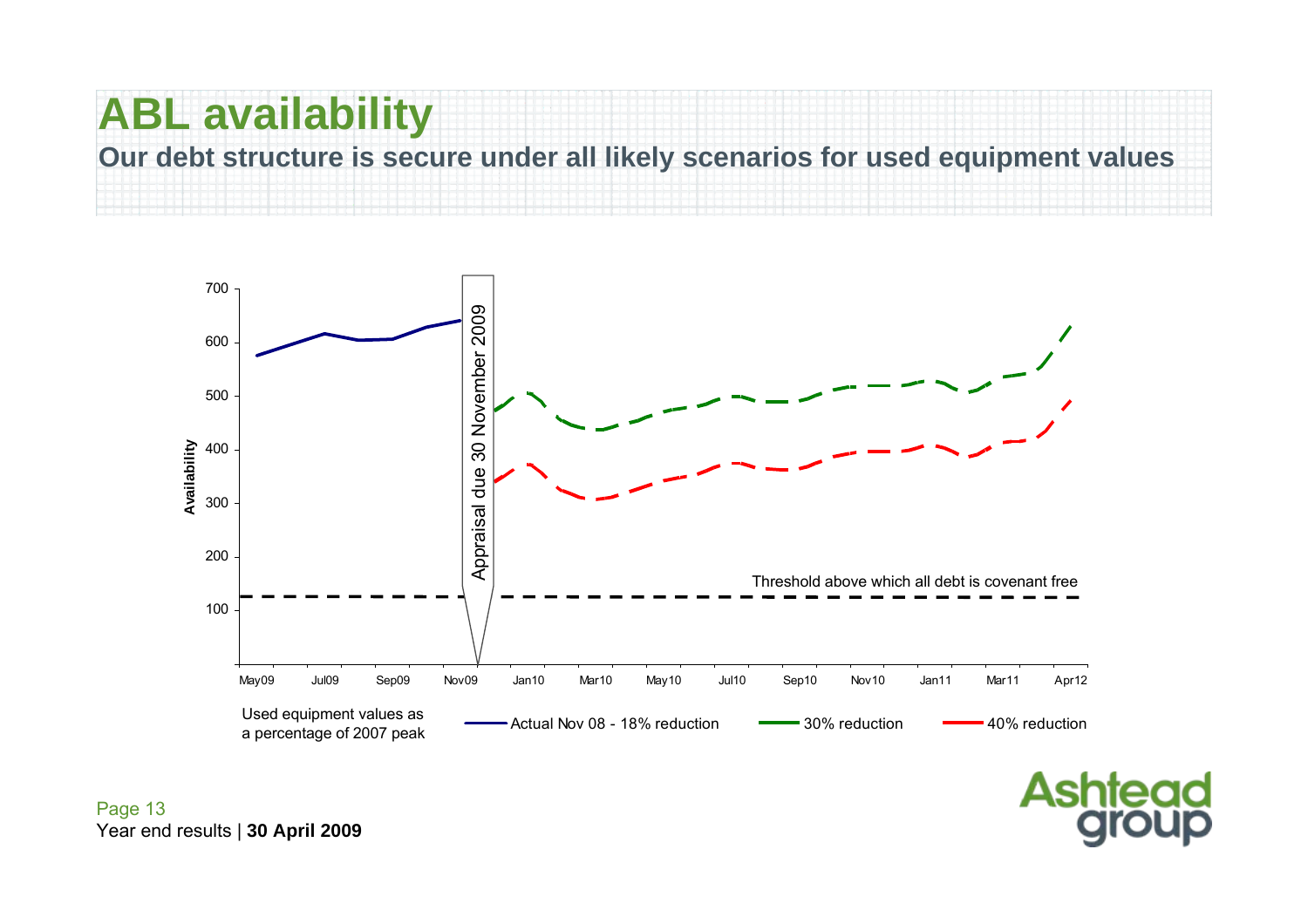# **Geoff Drabble**



Page 14 Year end results | **30 April 2009**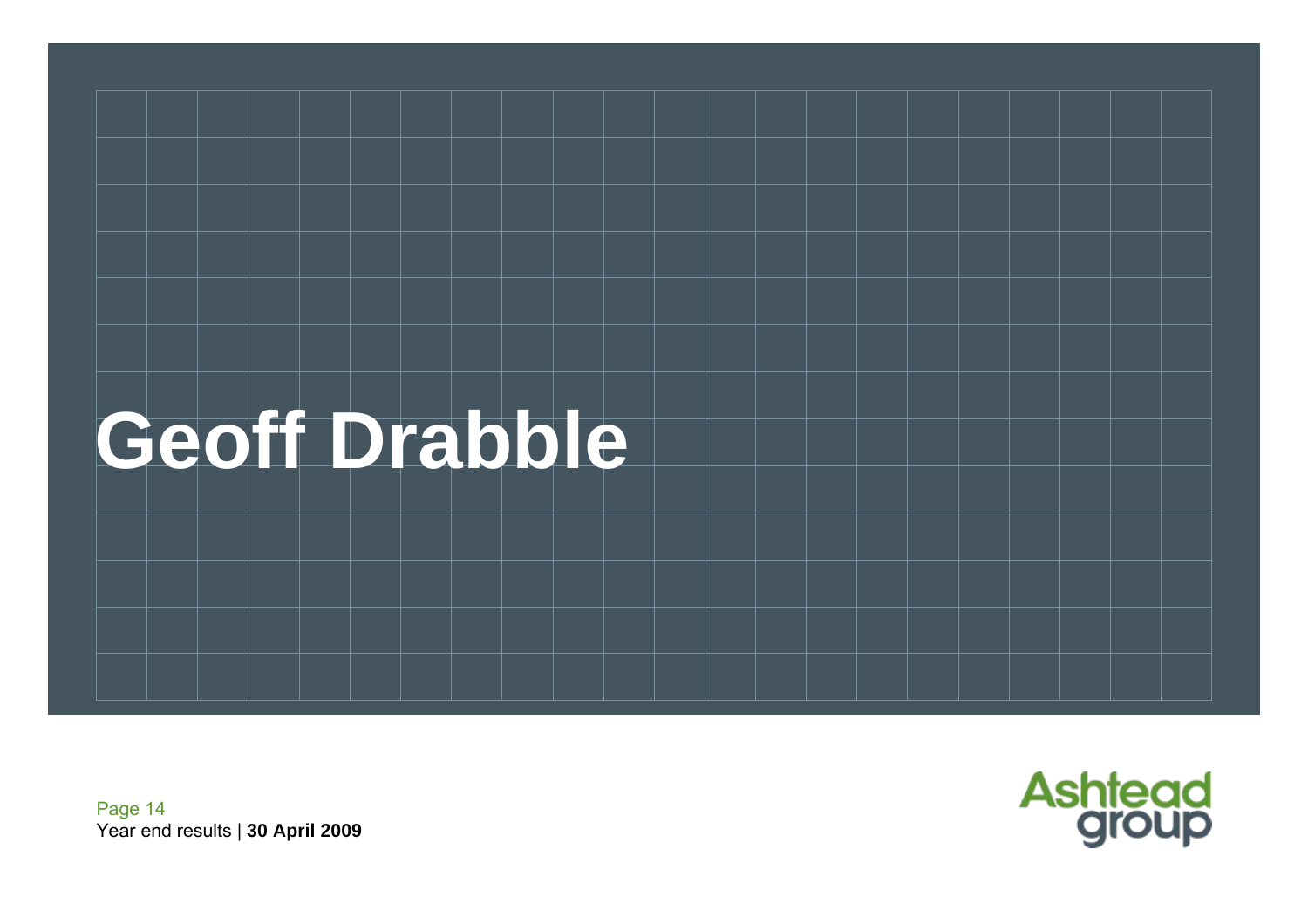## **At a glance Significant player in each of our markets 80% of group revenue is in US**

| <b>Sunbelt</b>                                                      | <b>A-Plant</b>                                                           |
|---------------------------------------------------------------------|--------------------------------------------------------------------------|
|                                                                     |                                                                          |
| 398 profit centres<br>6,100 employees<br>annual revenues of \$1.5bn | <b>122 profit centres</b><br>2,100 employees<br>annual revenues of £208m |
| \$2.1 bn rental fleet at cost                                       | £320m rental fleet at cost                                               |

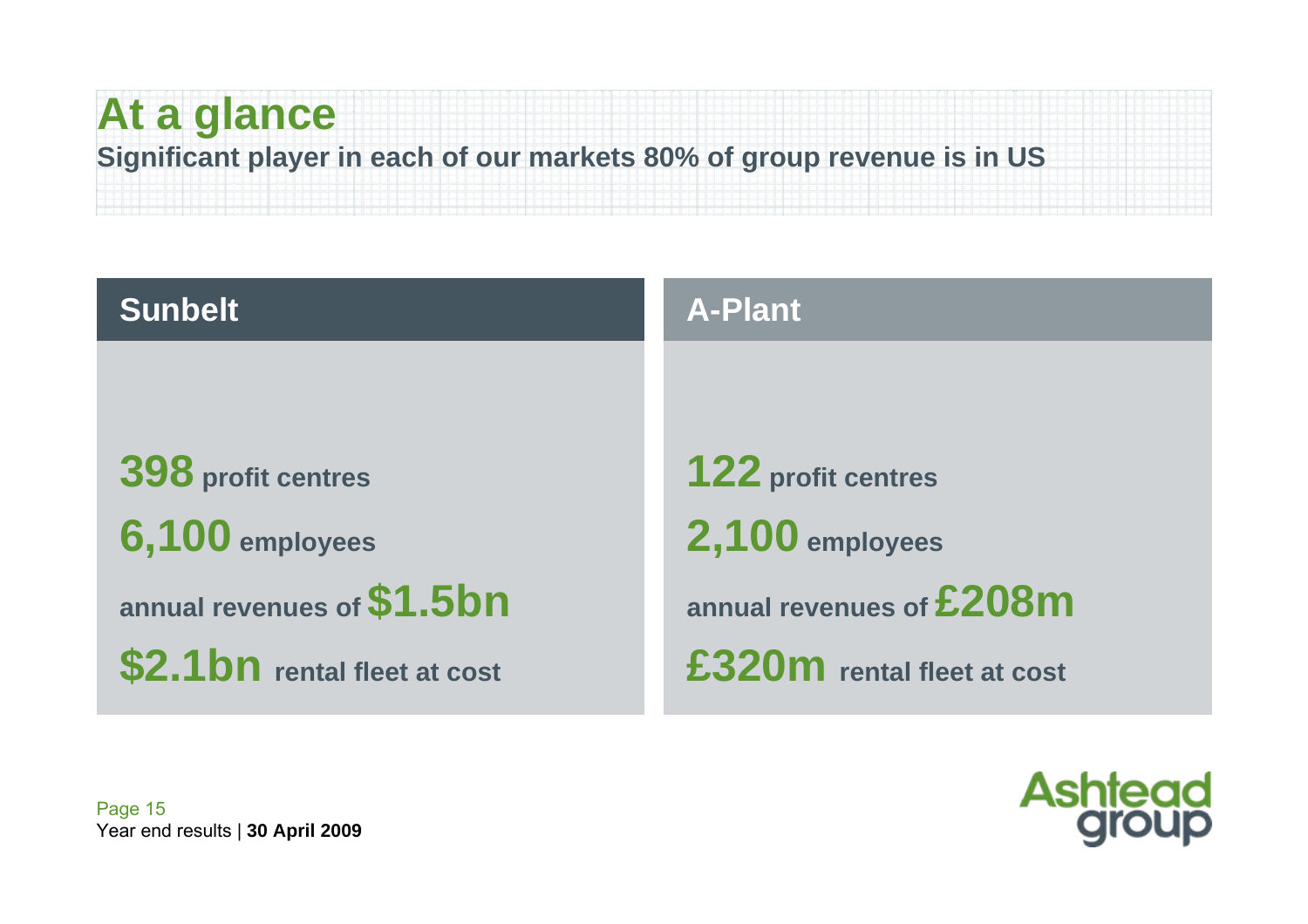# **Our markets – macro view US market is 5x the size of the UK market**



#### **US rental market UK rental market**



**Ashtead** 

Page 16 Year end results | **30 April 2009**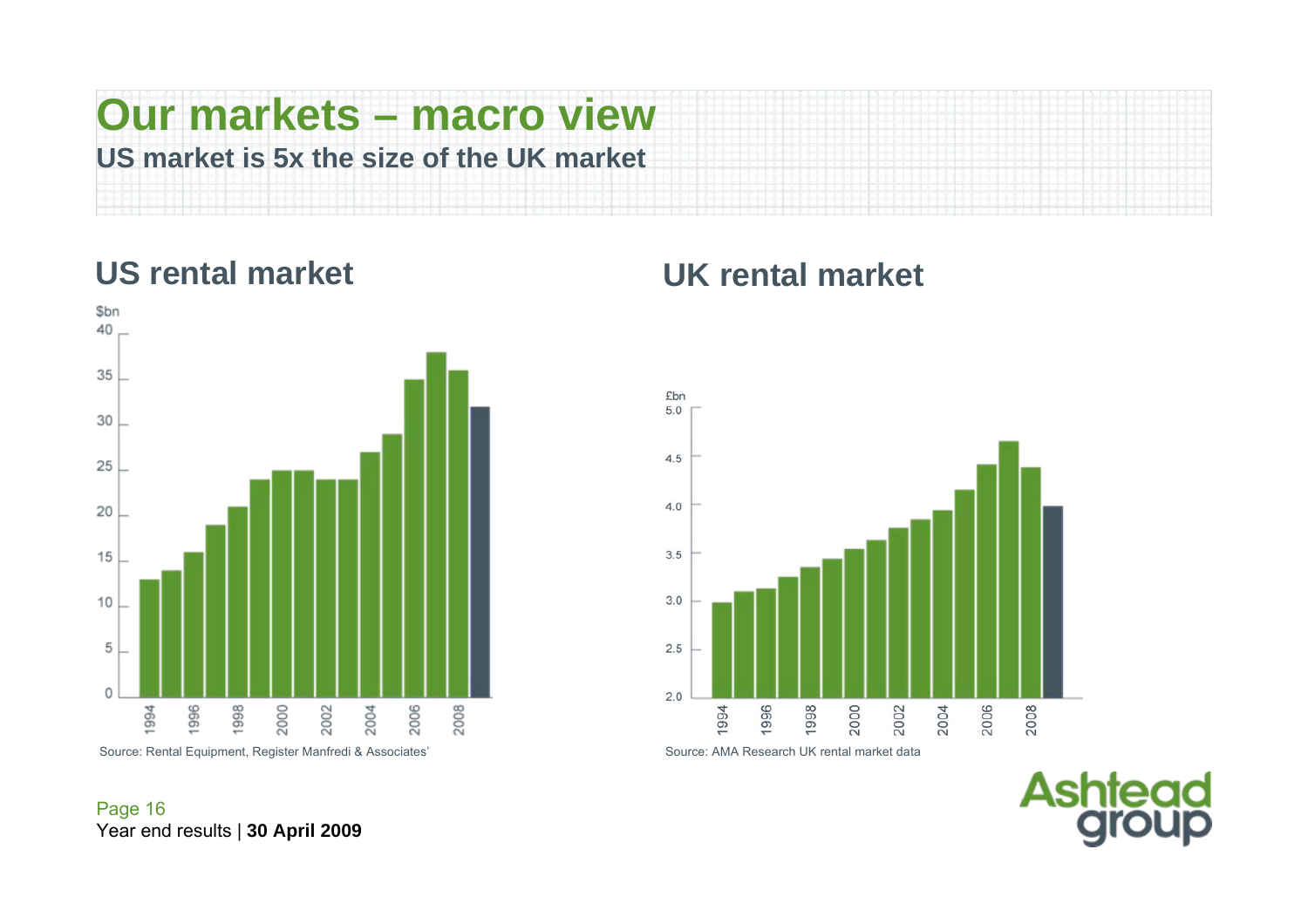# **Our markets – micro view**

**Both markets are fragmented. US market has greater potential for increased rental penetration**

#### **US market concentration**



#### **UK market concentration**



#### **Rental penetration**



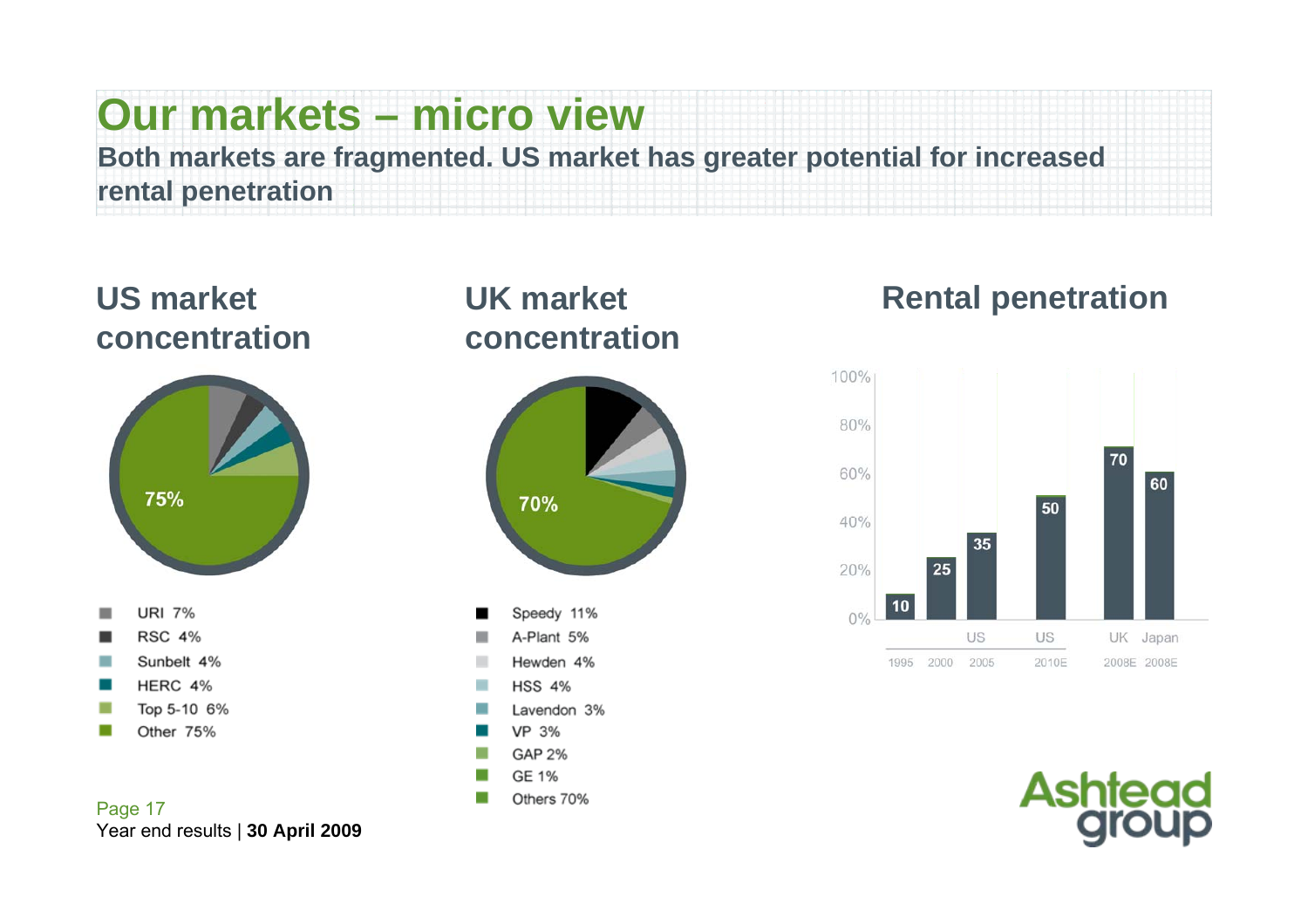## **Current markets**

#### **Difficult market conditions in both markets until late 2010**

#### **– US likely to lead recovery**

#### **US change in non-residential construction spending forecast**



#### **UK change in non-residential construction spending forecast**

Year end results | **30 April 2009**



#### **10 year average real GDP growth rate (%)**



2004A 2005A 2006A 2007A 2008A 2009E 2010E 2011E 2012E 2013E

**USEconomic stimulus plan \$700bn - \$134.8bn dedicated to infrastructure**

**UKEconomic stimulusplan \$30bn** - **\$4bn dedicated to infrastructure**

# **Ashtead**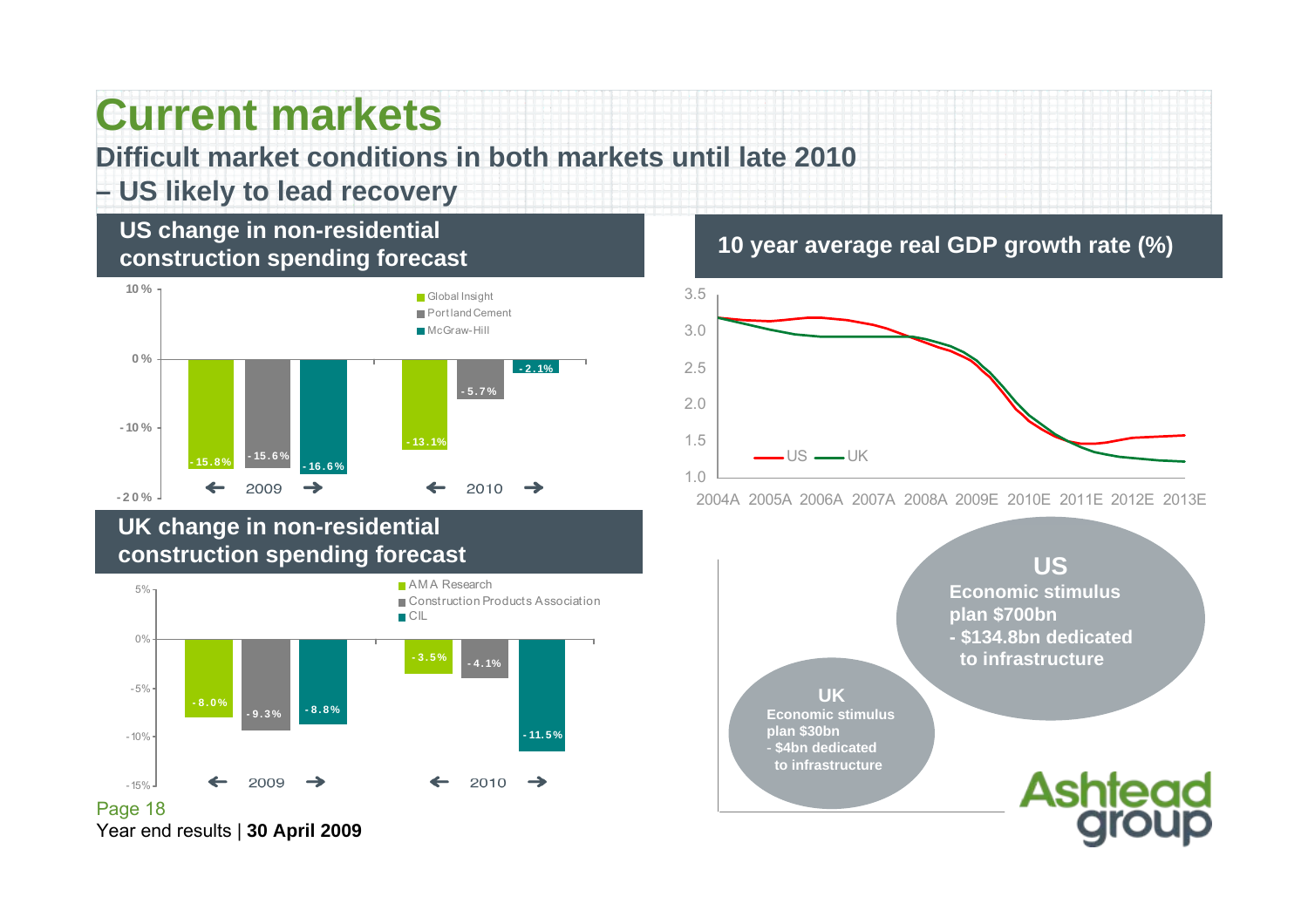# **NationsRent acquisition**

Page 19

#### **Transforming a large regional business into a national player**

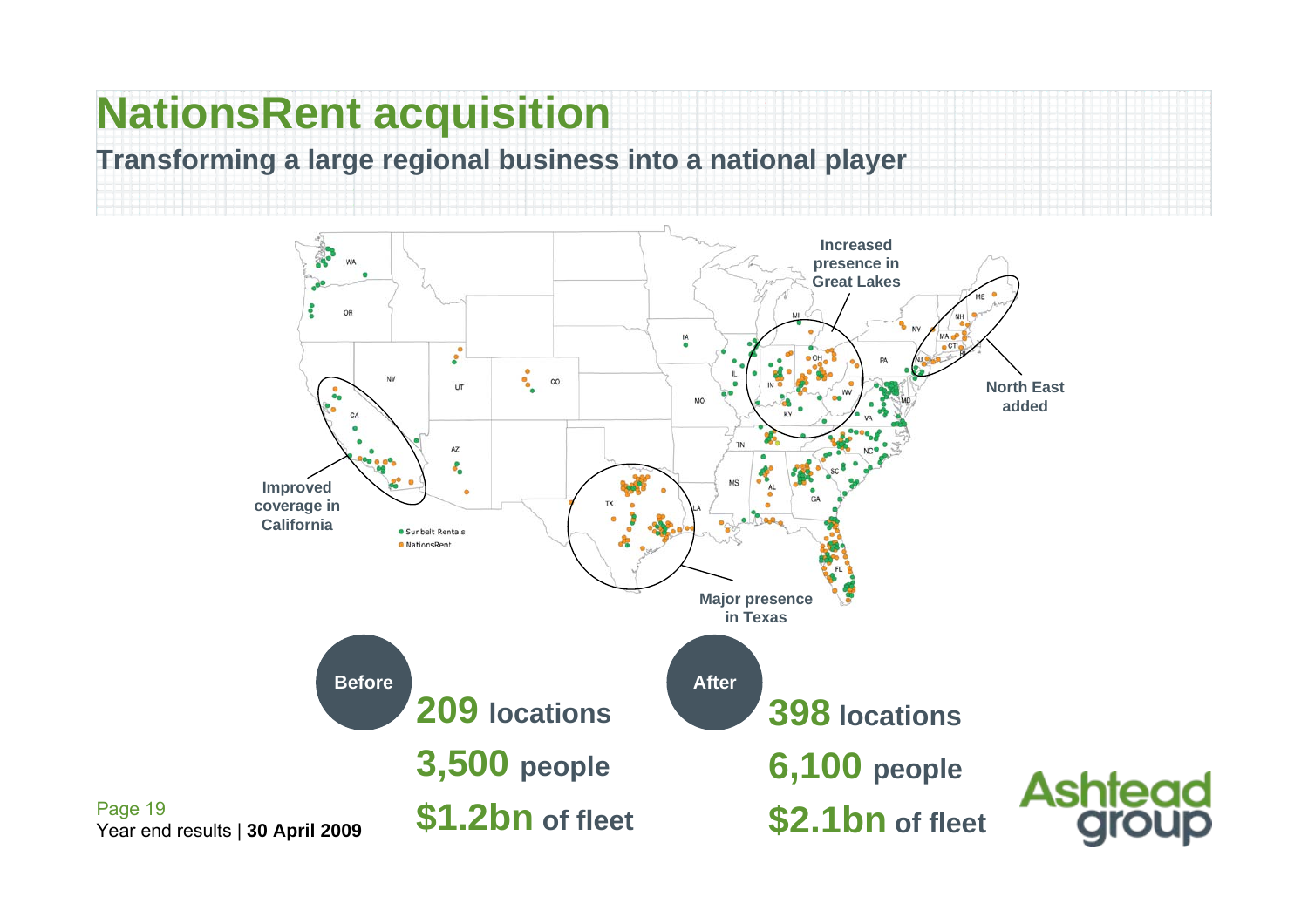# **Market segments**

**A good exposure to all market segments**



Year end results | **30 April 2009**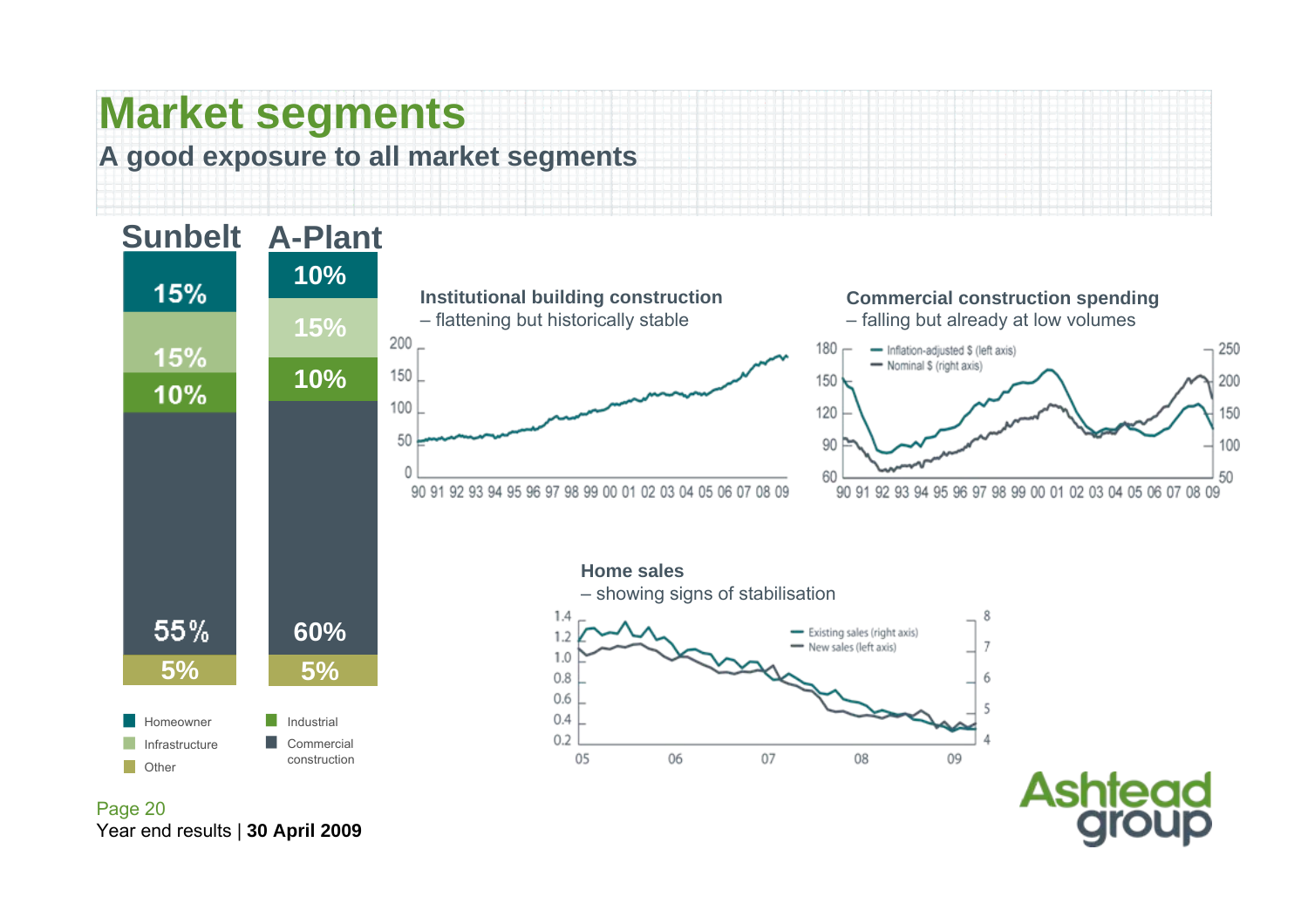#### **Fleet on rentPhysical utilisation Gaining market share and developing the model Volume of business has remained strong – pricing has been the issue**

**Rates**





5%









Page 21 Year end results | **30 April 2009**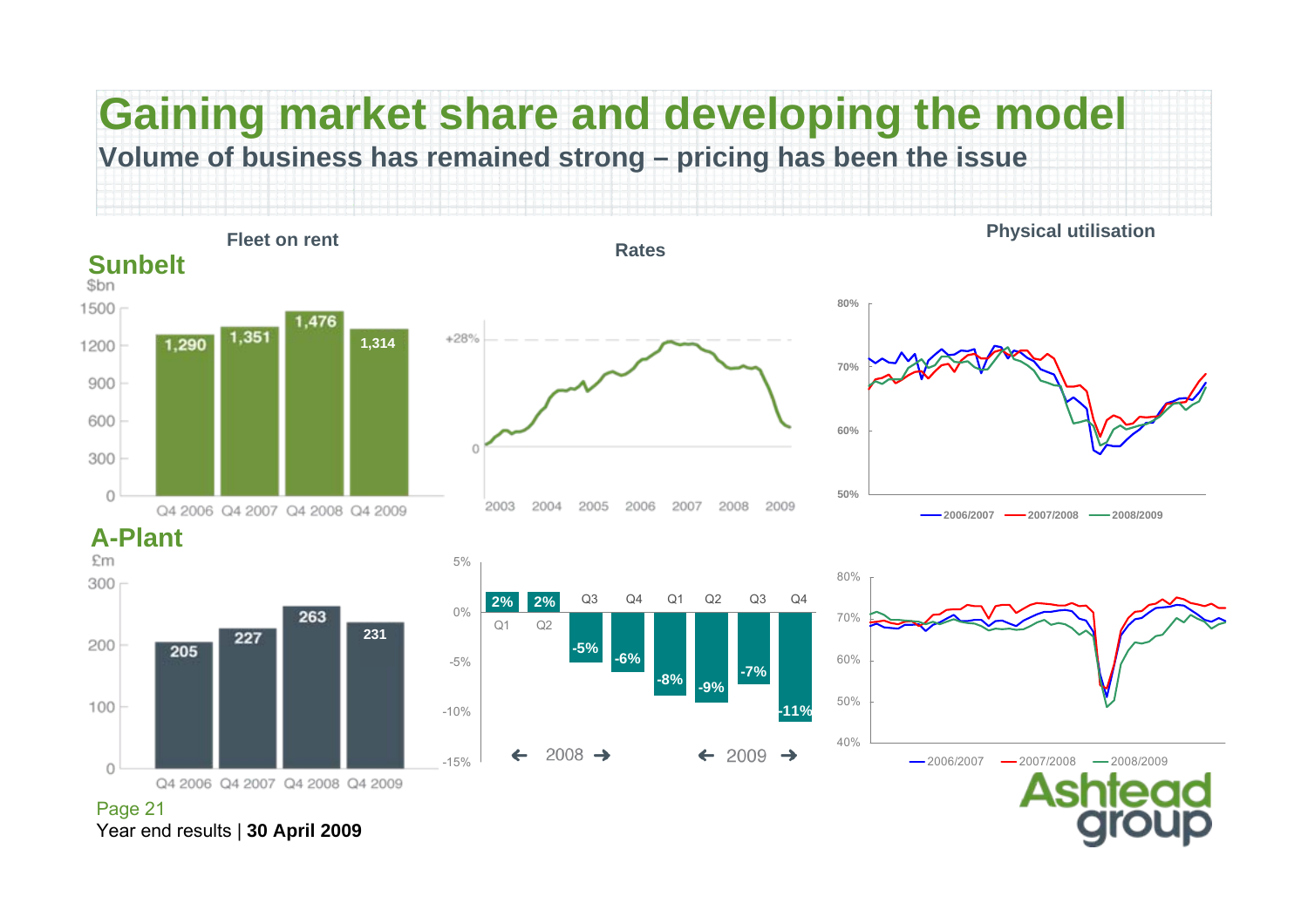# **Managing the cycle**

#### **This has always been our focus – nothing has changed**



**Critical underpin is appropriate debt structure**

Page 22 Year end results | **30 April 2009**

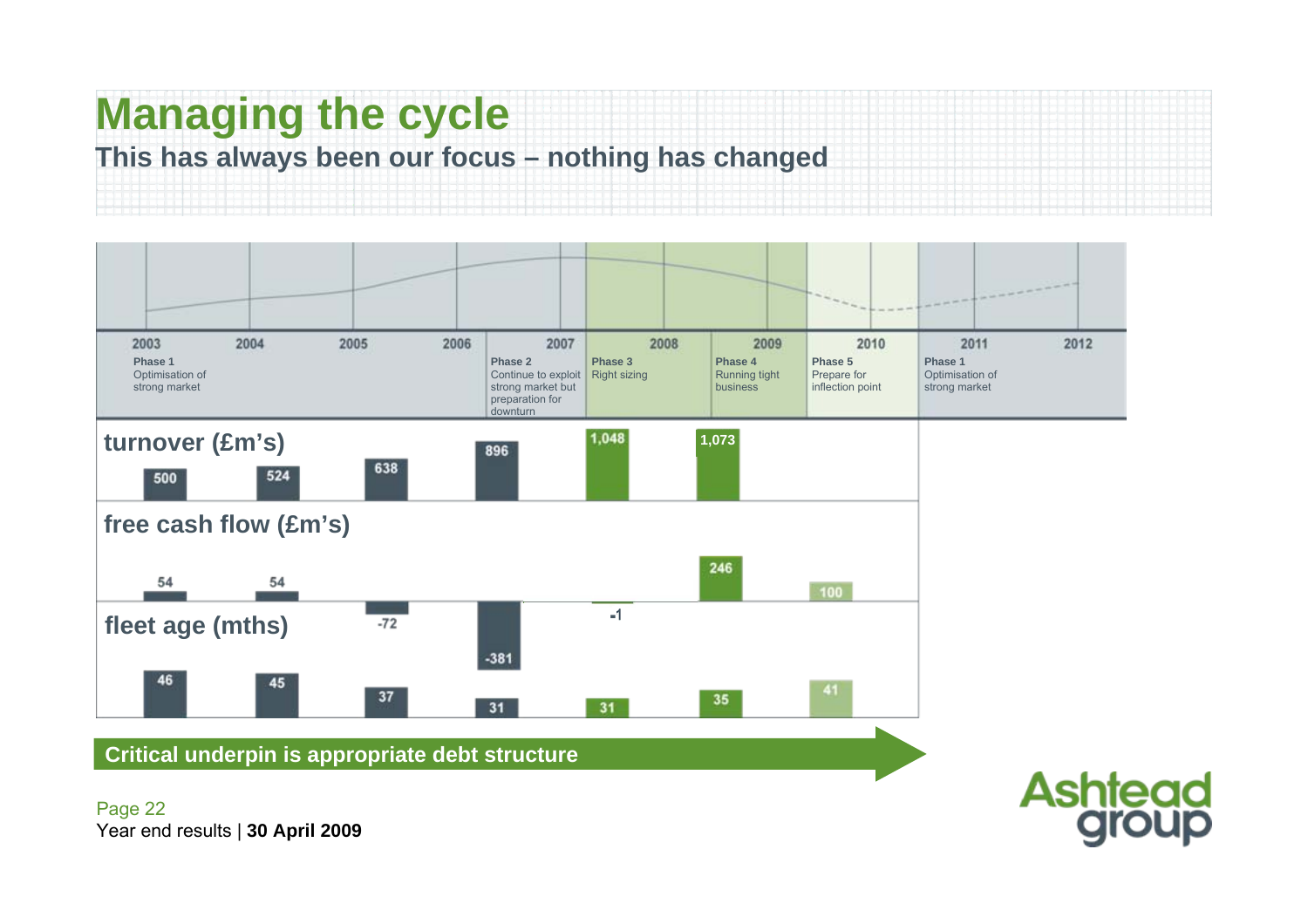# **Current phases of our business cycle**

**Preparation has been prompt – managing the next phase is now the focus**

#### **Phase 3**

#### **Right sizing**

- Closed/merged 35 depots in the US and 65 in the UK
- Reduced headcount by 15%
- •Reduced vehicles by 10%
- •Reduced fleet by 10%
- Savings £100m

#### **Phase 4**

#### **Running a tight business**

- Focus on market share gains Fleet on rent
	- Sunbelt -10%
	- United -10%
	- RSC -18%
	- HERC -24%
	- A-Plant -12%
	- UK competitors ?
- • Process improvement
	- Pricing model introduced in US
	- Logistics opportunities
- Retain future earning capacity
	- Infrastructure and sales
	- Maintain fleet and supplier relationships
- Net capex remains at £100m

#### **Phase 5**

#### **Preparing for inflection point**

- Close analysis of lead indicators
- Cautious increase in CAPEX –recognising long lead times
- • Develop pricing with customers who we have supported through downturn
- Take advantage of consolidation/market share opportunities which financial pressures have created

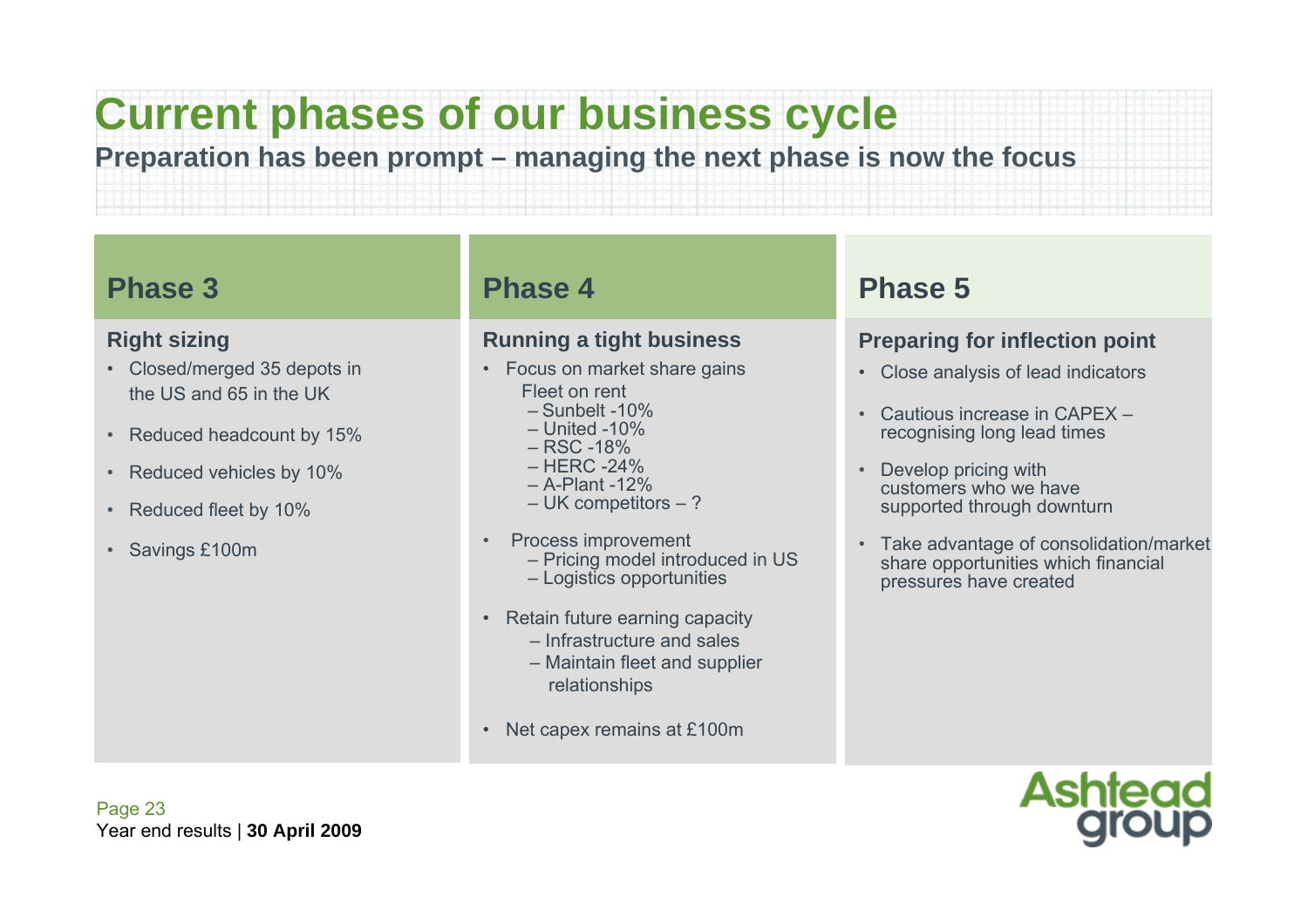

- Robust performance in difficult market conditions
- Substantial cash generation is set to continue
- Fundamentals of our markets remain attractive
- Well positioned to prosper in the next phase of the cycle

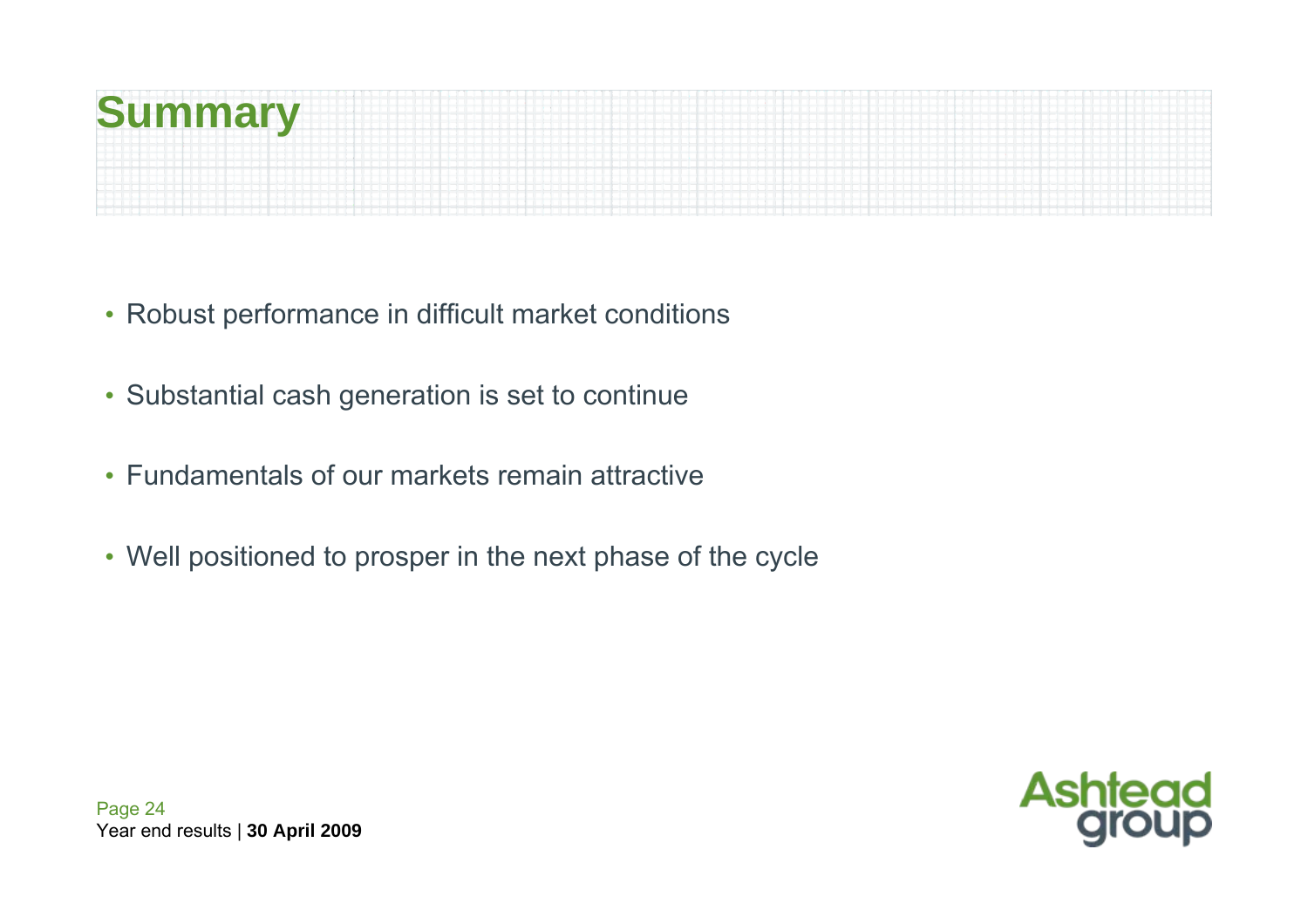# **Appendices**

**Ashtead**<br>**group** 

Page 25 Year end results | **30 April 2009**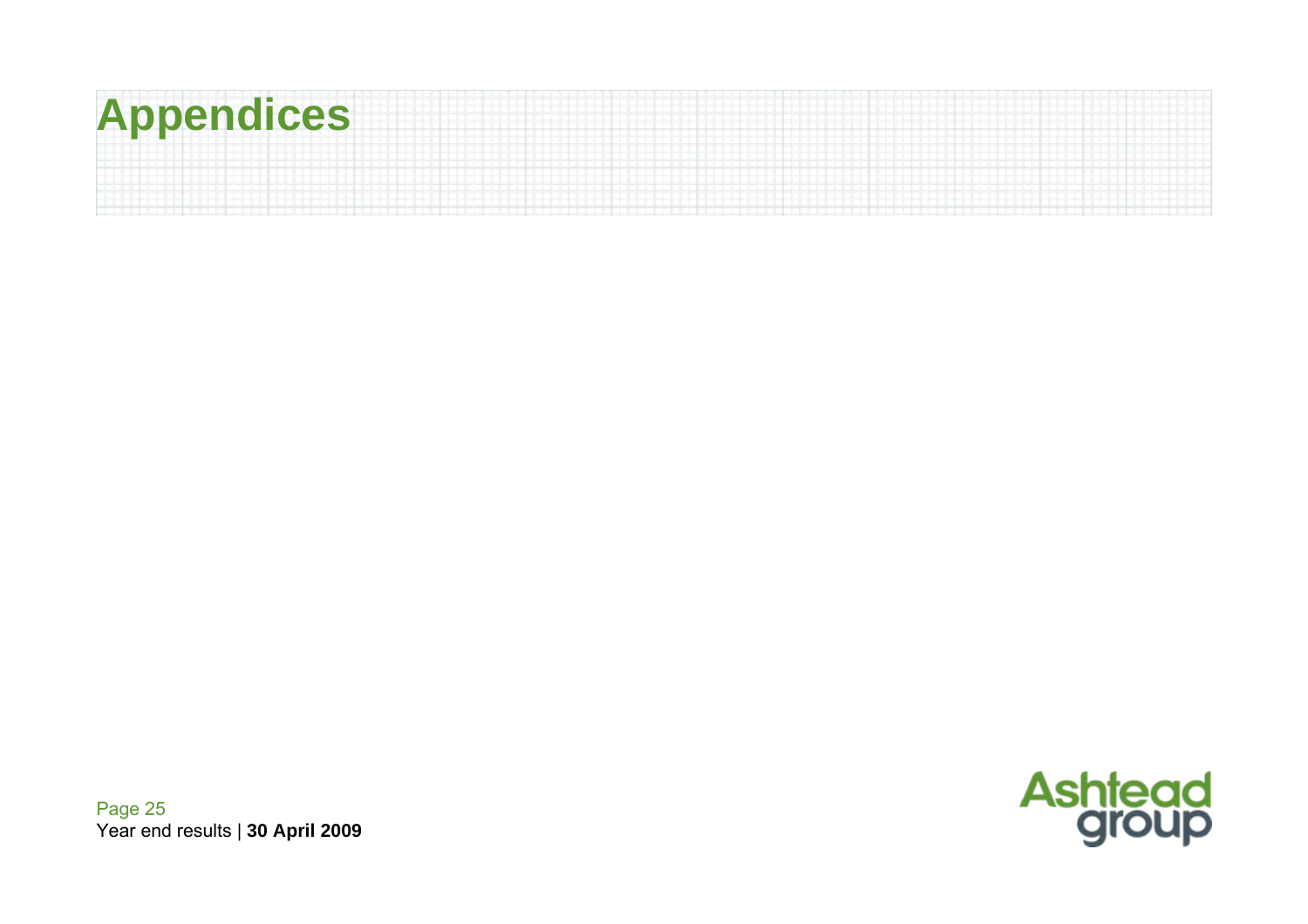# **Rental revenue drivers**

|                           |                | Full year |                  |        |                |        |         |        |
|---------------------------|----------------|-----------|------------------|--------|----------------|--------|---------|--------|
|                           | <b>Sunbelt</b> |           | A-Plant          |        | <b>Sunbelt</b> |        | A-Plant |        |
|                           | $\mathsf{S}$ m |           | £m               |        | $\mathsf{S}$ m |        | £m      |        |
| Prior year rental revenue | 330            |           | 54               |        | 1,422          |        | 209     |        |
| Charges due to:           |                |           |                  |        |                |        |         |        |
| <b>Fleet size</b>         | (26)           | $-8%$     | .3)              | $-5%$  | (4)            |        | 12      | $+6\%$ |
| <b>Utilisation</b>        | (11)           | $-4%$     | 4)               | $-8%$  | (37)           | $-2\%$ | (12)    | $-6\%$ |
| Yield                     | <u>(42)</u>    | $-14%$    | $\left(5\right)$ | $-11%$ | 70)            | $-5%$  | (18)    | $-8%$  |
| 2009 rental revenue       | 251            | $-24%$    | 42               | $-22%$ | 1,311          | $-8%$  | 191     | $-8%$  |
| Sales revenue             | <u> 15</u>     |           |                  |        | 139            |        | 17      |        |
|                           | <u> 266</u>    |           | <u>43</u>        |        | <u>1,450</u>   |        |         |        |

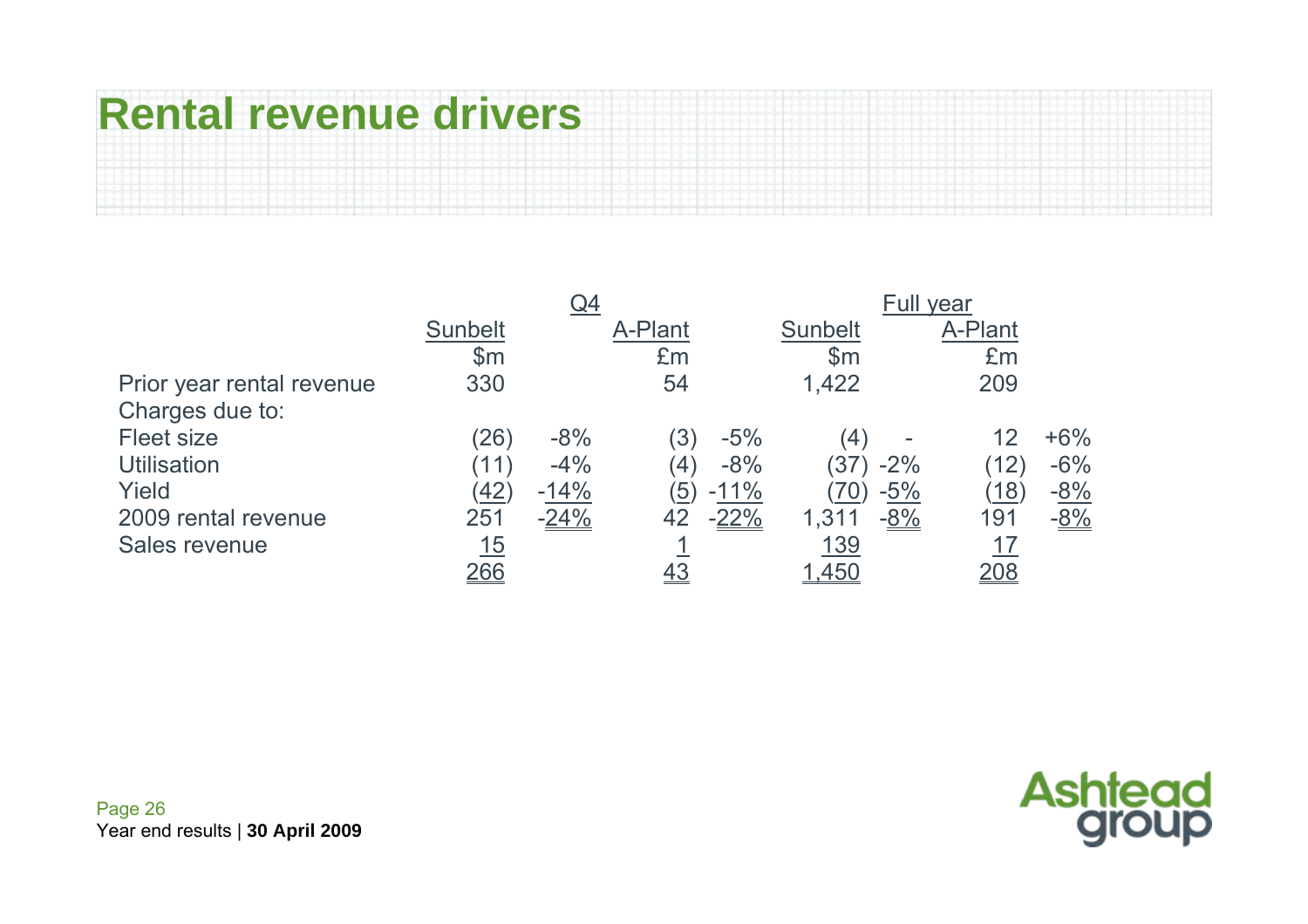# **Divisional performance - fourth quarter**

|                                                                                                                                                                                                                                        | Revenue                |                        |                          |                               | <b>EBITDA</b>                 |                                      | Underlying<br>profit                                                                        |                                                                                |                                               |  |
|----------------------------------------------------------------------------------------------------------------------------------------------------------------------------------------------------------------------------------------|------------------------|------------------------|--------------------------|-------------------------------|-------------------------------|--------------------------------------|---------------------------------------------------------------------------------------------|--------------------------------------------------------------------------------|-----------------------------------------------|--|
|                                                                                                                                                                                                                                        | 2009                   | 2008                   | Growth                   | 2009                          | 2008                          | Growth                               | 2009                                                                                        | 2008                                                                           | Growth                                        |  |
|                                                                                                                                                                                                                                        |                        |                        |                          |                               |                               |                                      |                                                                                             |                                                                                |                                               |  |
| Sunbelt in \$m                                                                                                                                                                                                                         | 266.2                  | 367.5                  | $-28%$                   | 78.2                          | 131.2                         | $-40%$                               | <u>17.3</u>                                                                                 | 64.9                                                                           | $-73%$                                        |  |
| Sunbelt in £m<br>A-Plant<br>Group central costs<br>Net financing costs<br>Profit before tax, exceptionals and amortisation<br>Exceptional items and amortisation<br>Profit before taxation<br><b>Taxation</b><br>Profit after taxation | 189.4<br>42.7<br>232.1 | 185.5<br>59.3<br>244.8 | $+2%$<br>$-28%$<br>$-5%$ | 57.6<br>11.9<br>(1.3)<br>68.2 | 66.4<br>19.0<br>(1.7)<br>83.7 | $-13%$<br>$-37%$<br>$-24%$<br>$-19%$ | 16.2<br>1.6<br>(1.4)<br>16.4<br>(16.6)<br>(0.2)<br>(29.1)<br>(29.3)<br>12.6<br><u>(16.7</u> | 32.9<br>8.3<br>(1.8)<br>39.4<br>(17.3)<br>22.1<br>(2.3)<br>24.4<br>6.9<br>17.5 | $-51%$<br>$-81%$<br>$-22%$<br>$-58%$<br>$-6%$ |  |

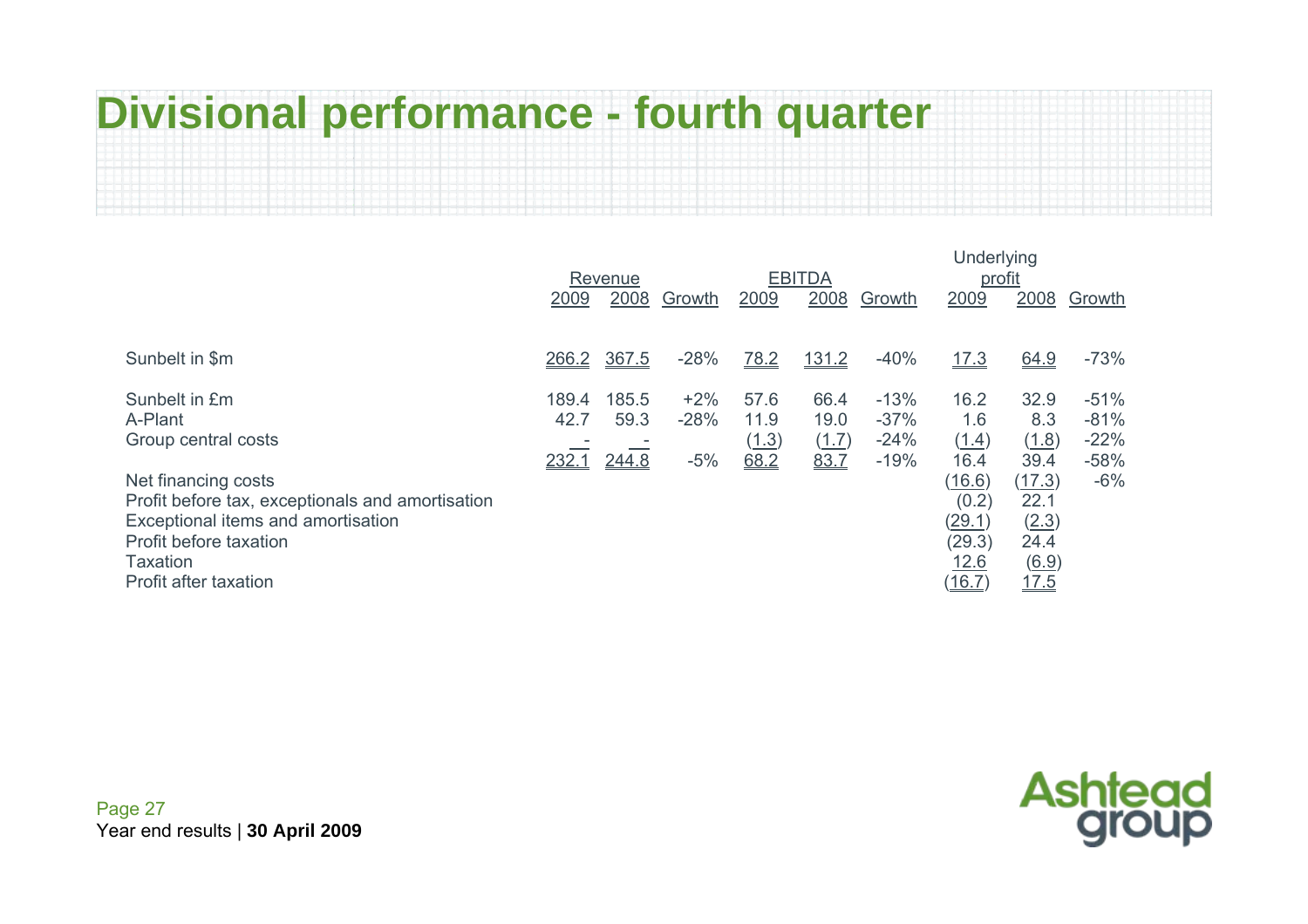# **Divisional performance - twelve months**

|                                                  |         |         |                          |               | Underlying |        |        |                    |        |  |
|--------------------------------------------------|---------|---------|--------------------------|---------------|------------|--------|--------|--------------------|--------|--|
|                                                  | Revenue |         |                          | <b>EBITDA</b> |            | profit |        |                    |        |  |
|                                                  | 2009    | 2008    | Growth                   | 2009          | 2008       | Growth | 2009   | 2008               | Growth |  |
|                                                  |         |         |                          |               |            |        |        |                    |        |  |
| Sunbelt in \$m                                   | 1,450.0 | 1,626.0 | $-11%$                   | 500.4         | 598.9      | $-16%$ | 241.8  | 330.9              | $-27%$ |  |
|                                                  |         |         |                          |               |            |        |        |                    |        |  |
| Sunbelt in £m                                    | 865.5   | 810.0   | $+7%$                    | 298.7         | 298.4      | $0\%$  | 144.4  | 164.9              | $-12%$ |  |
| A-Plant                                          | 208.0   | 237.8   | $-13%$                   | 62.8          | 73.2       | $-14%$ | 16.1   | 30.2               | -47%   |  |
| Group central costs                              |         |         | $\overline{\phantom{a}}$ | (5.4)         | (7.9)      | $-32%$ | (5.5)  | (8.0)              | $-31%$ |  |
|                                                  | 1,073.5 | 1,047.8 | $+2%$                    | 356.1         | 363.7      | $-2%$  | 155.0  | 187.1              | $-17%$ |  |
| Net financing costs                              |         |         |                          |               |            |        | (67.6) | (74.8)             | $-10%$ |  |
| Profit before tax, exceptionals and amortisation |         |         |                          |               |            |        | 87.4   | 112.3              | $-22%$ |  |
| <b>Ashtead Technology</b>                        |         |         |                          |               |            |        | 2.8    | 10.6               |        |  |
| Exceptional items and amortisation               |         |         |                          |               |            |        | (20.5) | (2.6)              |        |  |
| Profit before taxation                           |         |         |                          |               |            |        | 69.7   | 120.3              | $-42%$ |  |
| Taxation                                         |         |         |                          |               |            |        | (6.7)  | (42.7)             |        |  |
| Profit after taxation                            |         |         |                          |               |            |        | 63.0   | $\underline{77.6}$ |        |  |
|                                                  |         |         |                          |               |            |        |        |                    |        |  |

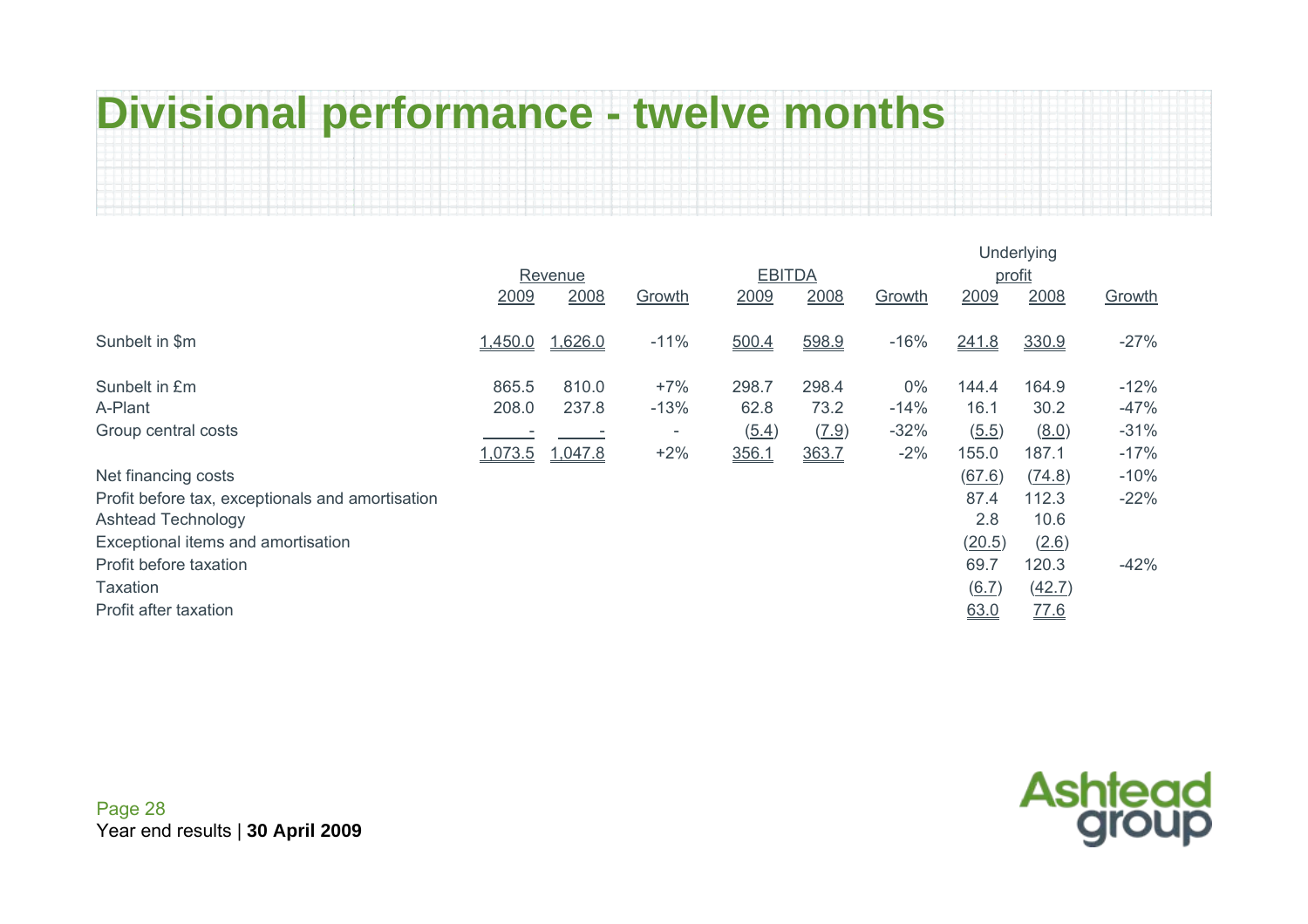# **Stable free cash flow**

|                                                              | 2002<br>£m                   | 2003<br>£m                                           | 2004<br>£m               | 2005<br>£m | 2006<br>£m                     | 2007<br>£m  | 2008<br>£m        | 2009<br>£m |
|--------------------------------------------------------------|------------------------------|------------------------------------------------------|--------------------------|------------|--------------------------------|-------------|-------------------|------------|
| <b>EBITDA before exceptional items</b>                       | <u> 194</u>                  | 150                                                  | 147                      | <u>170</u> | 225                            | 310         | <u>380</u>        | 359        |
| Cash efficiency ratio*                                       | 100%                         | 105%                                                 | 95%                      | 97%        | 96%                            | 103%        | 94%               | 104%       |
| Cash inflow from operations before fleet changes and excpl's | 194                          | 157                                                  | 140                      | 165        | 215                            | 319         | 356               | 374        |
| Maintenance capital expenditure                              | (117)                        | (89)                                                 | (83)                     | (101)      | (167)                          | (245)       | (231)             | (236)      |
| Disposal proceeds                                            | 27                           | 29                                                   | 32                       | 36         | 50                             | 78          | 93                | 92         |
| Interest and tax                                             | (47)                         | (40)                                                 | (33)                     | (31)       | (41)                           | (69)        | (83)              | (64)       |
| Free cash flow before investment for growth and exceptionals | 57                           | 57                                                   | 56                       | 69         | 57                             | 83          | 135               | 166        |
| Growth capital expenditure                                   | (86)                         | (18)                                                 | $\overline{\phantom{a}}$ | (10)       | (63)                           | (63)        | (120)             |            |
| Exceptional income/(costs)                                   | 16                           | (8)                                                  | (17)                     | (6)        | (20)                           | (69)        | (10)              | (9)        |
| Acquisitions & disposals                                     | $\left(\underline{5}\right)$ | (1)                                                  | 15                       |            | (44)                           | (327)       | $\underline{(6)}$ | 89         |
| <b>Total cash flow generated/absorbed</b>                    | (18)                         | 30                                                   | 54                       | 54         | (72)                           | (381)       | (1)               | 246        |
| Dividends paid                                               | (11)                         | (9)                                                  | $\overline{\phantom{a}}$ | ٠          | (2)                            | (7)         | (10)              | (13)       |
| Share issues/purchase of own shares                          |                              | $\overline{\phantom{a}}$<br>$\overline{\phantom{a}}$ |                          |            | 69                             | <u> 144</u> | (24)              | (16)       |
| (Increase)/reduction in net debt from cashflows              | <u>(29)</u>                  | 21                                                   | $\frac{54}{1}$           | 54         | $\left( \underline{3} \right)$ | (239)       | (35)              | 217        |

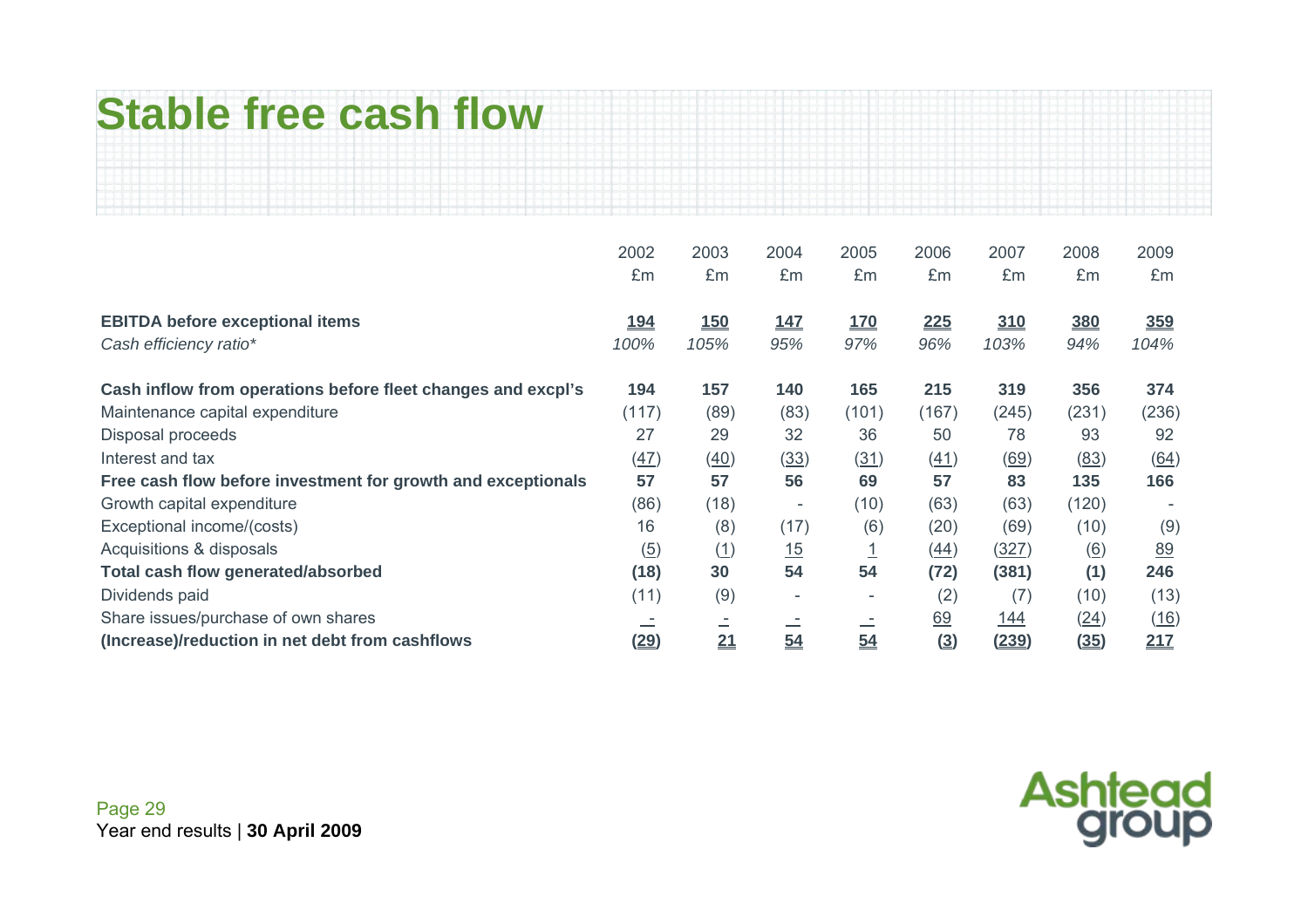

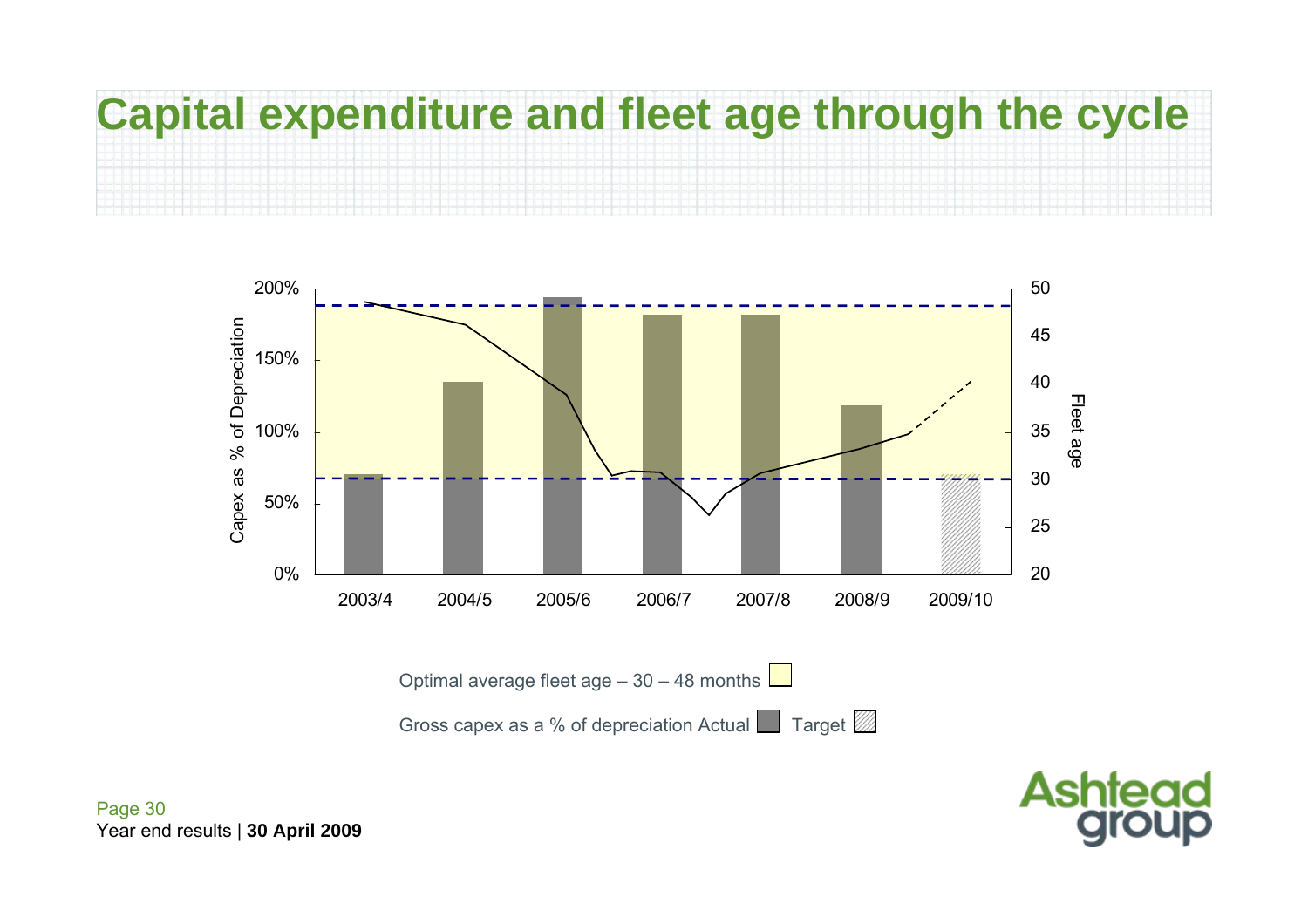





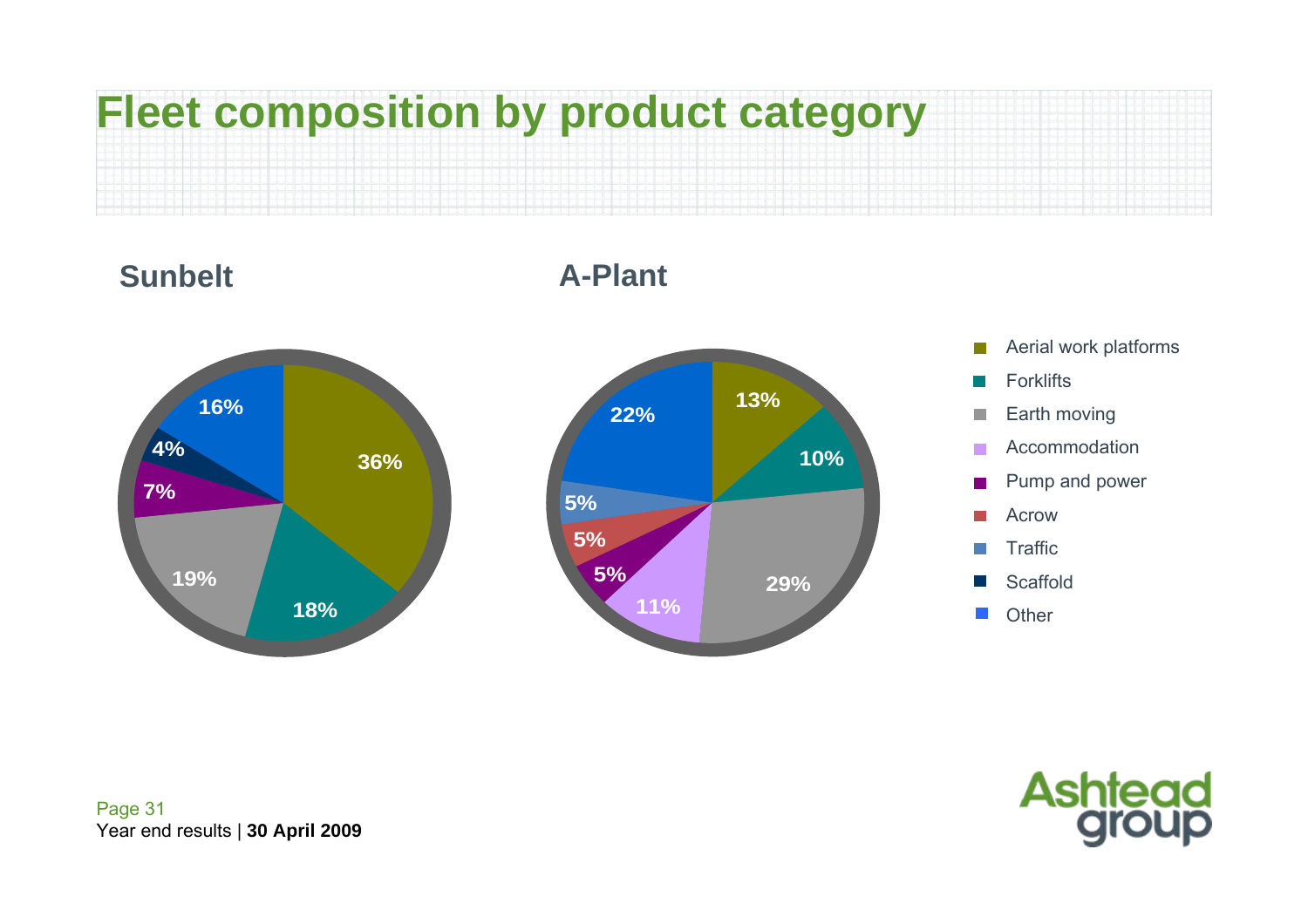# **Debt and covenants**